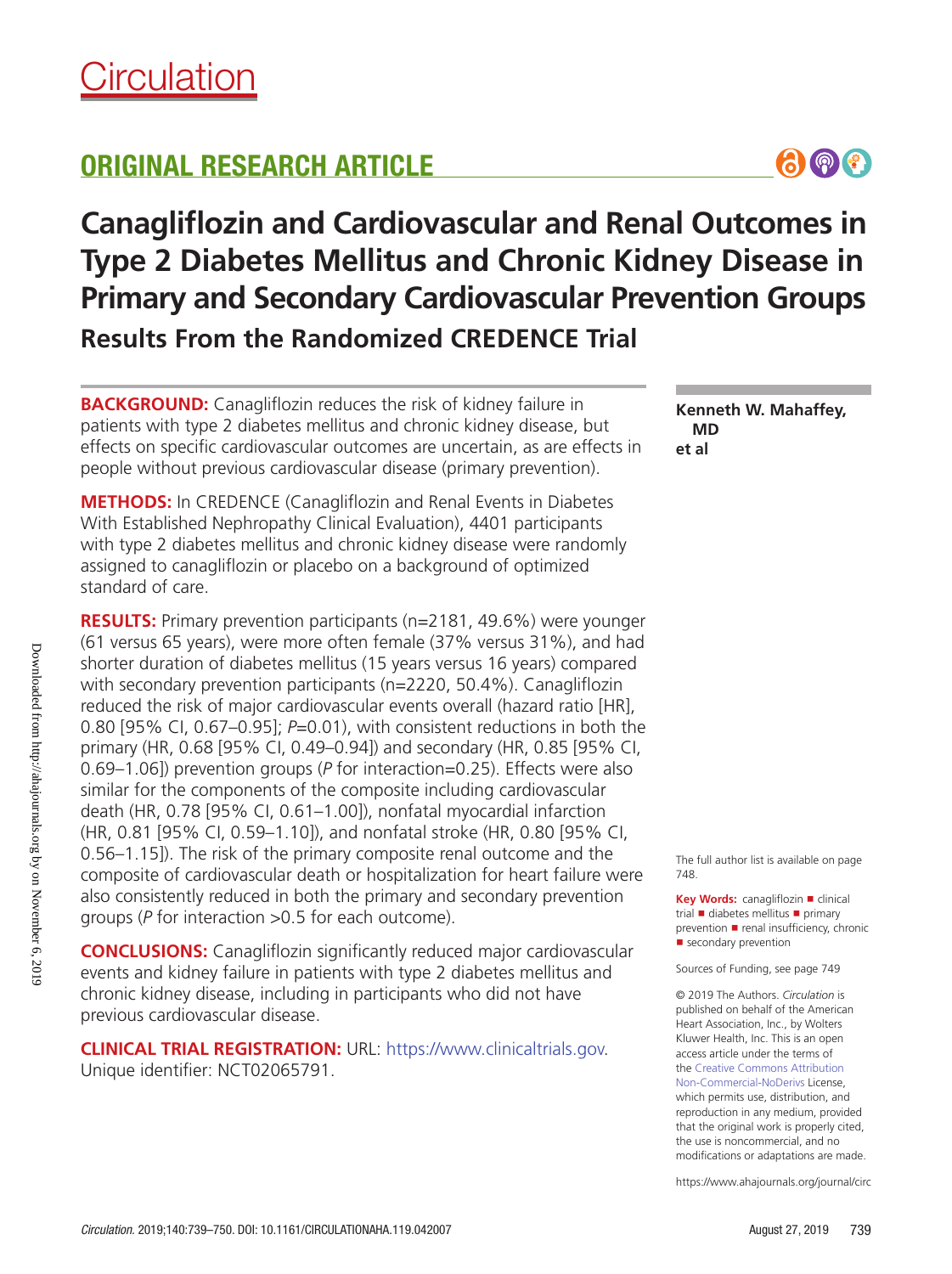# **Clinical Perspective**

# **What Is New?**

- Previous studies and a systematic review have indicated that the effects of sodium glucose cotransporter 2 inhibition are uncertain in people without previous cardiovascular disease (primary prevention).
- The CREDENCE trial (Canagliflozin and Renal Events in Diabetes With Established Nephropathy Clinical Evaluation) enrolled participants with and without previous cardiovascular disease.
- These analyses demonstrate robust and consistent reductions in cardiovascular and renal outcomes in participants with and without previous cardiovascular disease, with no increased risk of fractures or amputations.

# **What Are the Clinical Implications?**

• These data support the initiation of canagliflozin in a much broader patient population with type 2 diabetes mellitus, including those with glycated hemoglobin as low as 6.5% and patients with estimated glomerular filtration rate between 30 and 45 mL·min−1·1.73 m−2, with expected reductions in renal and cardiovascular outcomes.

**Patients with type 2 diabetes mellitus and chronic<br>kidney disease are at increased risk of cardiovas-<br>cular events.<sup>1</sup> Sodium glucose cotransporter 2<br>(SGLT2) inhibitors have been shown to be popinforior** kidney disease are at increased risk of cardiovascular events.<sup>1</sup> Sodium glucose cotransporter 2 (SGLT2) inhibitors have been shown to be noninferior to placebo<sup>2</sup> or superior to placebo<sup>3,4</sup> in reducing cardiovascular outcomes, including cardiovascular death, nonfatal myocardial infarction, or nonfatal stroke, in patients with type 2 diabetes mellitus. In addition, cardiovascular death or hospitalization for heart failure has been reduced with canagliflozin compared with placebo.4

A systematic review of 3 large cardiovascular outcome trials in participants with type 2 diabetes mellitus showed that SGLT2 inhibition reduced the risk of cardiovascular death, myocardial infarction, or stroke by 11% (hazard ratio [HR], 0.89 [95% CI, 0.83–0.96]; *P*=0.0014).5 However, this effect was restricted to a 14% reduction in patients with established cardiovascular disease (HR, 0.86 [95% CI, 0.80–0.93]), with no difference observed in patients without previous cardiovascular disease but with multiple risk factors for cardiovascular disease (HR, 1.00 [95% CI, 0.87–1.16]; *P* for interaction=0.0501). Directionally different effects on stroke have also been reported from previous trials, as have varying magnitudes of benefit for cardiovascular death.<sup>2–4</sup> Effects on renal and heart failure outcomes showed consistent benefit in both primary and secondary prevention groups.<sup>5</sup>

The CREDENCE trial (Canagliflozin and Renal Events in Diabetes With Established Nephropathy Clinical Evaluation) showed that canagliflozin prevented renal and cardiovascular outcomes in patients with type 2 diabetes mellitus and chronic kidney disease.<sup>6</sup> Although participants with and without cardiovascular disease were enrolled, it is expected that the presence of chronic kidney disease would result in high cardiovascular risk in the primary prevention cohort as well, so the effects on major cardiovascular events in this population are of particular interest.7 This article describes detailed analyses of individual cardiovascular outcomes and looks at effects on a range of outcomes in participants with and especially without known cardiovascular disease from the CREDENCE trial.

# **METHODS**

# **Data Availability**

Data from this study will be made available in the public domain via the Yale University Open Data Access Project (http://yoda.yale.edu/) once the product and relevant indication studied have been approved by regulators in the United States and European Union and the study has been completed for 18 months.

# **Study Design and Organization**

Details of the CREDENCE study design and the primary results have been published previously.<sup>6,8</sup> CREDENCE was a randomized, double-blind, placebo-controlled, multicenter international clinical trial. The study was approved by the necessary regulatory authorities and ethics committees. The study was registered at ClinicalTrials.gov (https://www.clinicaltrials.gov; NCT02065791).

The trial was funded and sponsored by Janssen Research & Development, LLC and was an academic/industry collaboration with an academic-led Steering Committee (online-only Data Supplement) and an academic research group, George Clinical. Analyses were performed by the sponsor and independently confirmed at George Clinical with the use of original data. The first author drafted the manuscript. All authors contributed to revisions and agreed to submit the paper.

# **Participants**

The criteria for inclusion and exclusion have been previously published (online-only Data Supplement).<sup>6,8</sup> In brief, participants were eligible if they were ≥30 years of age, had a clinical diagnosis of type 2 diabetes mellitus with a glycated hemoglobin level of 6.5% to 12.0%, and had chronic kidney disease, with an estimated glomerular filtration rate (eGFR; calculated with the CKD-EPI [Chronic Kidney Disease Epidemiology Collaboration] formula) of 30 to <90 mL·min−1·1.73 m−2 and albuminuria (urine albumin:creatinine ratio of >300 to 5000 mg/g [>33.9–565.6 mg/mmol]). All participants were to be on stable maximum tolerated labeled daily dose of angiotensin-converting enzyme inhibitor or angiotensin receptor blocker for ≥4 weeks before randomization. Treatment with dual angiotensin-converting enzyme inhibitor and

ORIGINAL RESEARCH ORIGINAL RESEARCH<br>Article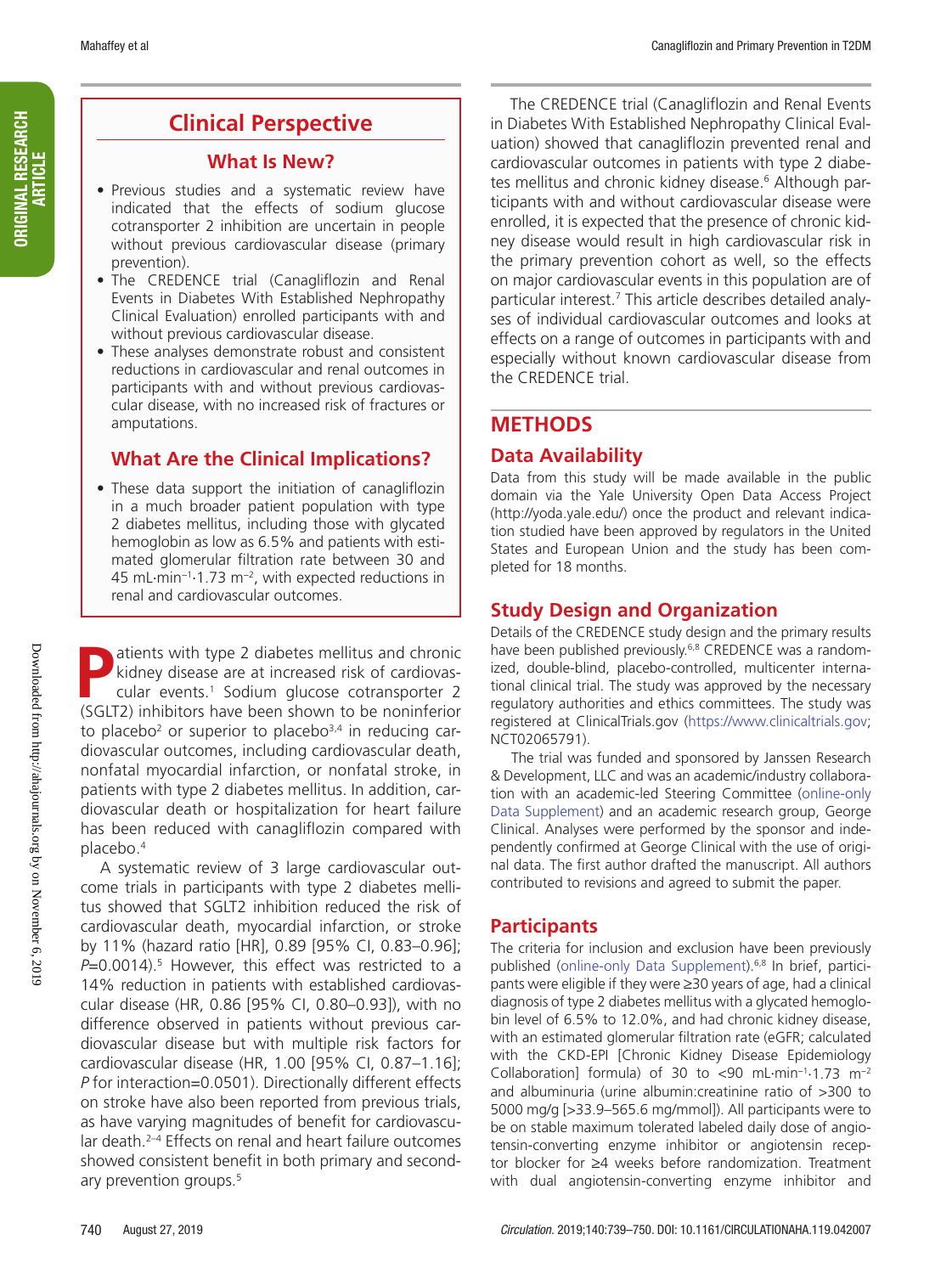angiotensin receptor blocker, direct renin inhibitor, or mineralocorticoid receptor antagonist at the time of enrollment was not allowed. Classification of primary or secondary prevention was based on cardiovascular medical histories collected by investigators during the screening period. Participants were classified as belonging to the secondary prevention cohort if they had a history of coronary, cerebrovascular, or peripheral vascular disease. All other participants were classified as belonging to the primary prevention cohort. All participants provided informed consent.

# **Study Procedures**

Participants were randomly assigned in double-blind fashion (1:1) to canagliflozin 100 mg daily or matching placebo with stratification by screening eGFR categories (30–<45, 45–<60, and 60–<90 mL·min−1·1.73 m−2). After randomization, study visits were conducted at weeks 3, 13, and 26 and then alternated between telephone calls and in-clinic visits at 13-week intervals.

# **Outcomes**

The efficacy outcomes for these analyses included those in the prespecified hierarchical testing sequence detailed previously.6 All deaths, cardiovascular events, and renal outcomes, as well as all suspected pancreatitis, fractures, renal cell carcinoma, and diabetic ketoacidosis events, were reviewed by adjudication committees blinded to therapy. The definitions used for the clinical events have been published previously.<sup>6,8</sup>

# **Statistical Analyses**

The study was stopped early on the basis of the recommendation of the independent data monitoring committee. Details of the stopping criteria and other statistical considerations have been reported previously.<sup>6</sup> Analyses of the primary and secondary outcomes were planned for hierarchical testing, with subgroup analyses for the primary outcome prespecified in both cohorts. Additional analyses are post hoc. All analyses of the effects of canagliflozin compared with placebo on cardiovascular and renal outcomes were based on the intention-to-treat principle using all follow-up time for all randomized participants. Renal, cardiovascular, mortality, and safety outcomes were analyzed with a stratified Cox proportional hazards regression model, according to the eGFR category at screening. HRs and 95% CIs were estimated for participants assigned to canagliflozin versus participants assigned to placebo separately for the primary and secondary prevention cohorts, and *P* values are shown for outcomes that were significantly reduced according to the original hierarchical testing strategy.<sup>6</sup> The HRs for cardiovascular disease and kidney disease outcomes comparing the placebo groups in the secondary prevention cohort versus the primary prevention cohort were calculated to remove potential confounding effects of canagliflozin treatment and to estimate the relative risk as part of the natural disease course. Subgroup analyses within each prevention cohort were assessed by tests for the multiplicative interaction term between the randomized treatment group and the subgroup in stratified Cox proportional hazards models without adjustment for multiple testing. Safety outcomes were analyzed with an on-treatment

approach (based on patient time and events accrued while on study drug or within 30 days of study drug discontinuation) except for fracture, cancer, and amputation events, which were assessed using all follow-up time.

Within each prevention cohort, the number of patients who needed to be treated to prevent 1 event during 2.5 years was calculated as the reciprocal of the between-group difference in cumulative incidence at 2.5 years on the basis of the Kaplan–Meier curve. The 95% CIs for the numbers needed to treat (NNT) were calculated according to the method of Altman et al.<sup>9</sup> All analyses were performed with the use of SAS software, version 9.4 (SAS Institute).

# **RESULTS**

In CREDENCE, a total of 4401 participants were randomized in 34 countries. The mean follow-up was 2.62 years. Vital status was known for all but 6 participants  $(0.1\%)$  at the end of the study.<sup>6</sup>

# **Cardiovascular Outcomes**

Cardiovascular outcomes by treatment assignment are shown for the overall population in Figure 1. Canagliflozin compared with placebo reduced the risk of cardiovascular death, nonfatal myocardial infarction, or nonfatal stroke (9.9% versus 12.2%; HR, 0.80 [95% CI, 0.67–0.95]; *P*=0.01), with similar results for cardiovascular death (5.0% versus 6.4%; HR, 0.78 [95% CI, 0.61–1.00]), nonfatal myocardial infarction (3.2% versus 4.0%; HR, 0.81 [95% CI, 0.59–1.10]), and nonfatal stroke (2.4% versus 3.0%; HR, 0.80 [95% CI, 0.56–1.15]). Canagliflozin also lowered the risk of cardiovascular death, nonfatal myocardial infarction, nonfatal stroke, hospitalization for heart failure, or hospitalization for unstable angina (12.4% versus 16.4%; HR, 0.74 [95% CI, 0.63–0.86]). Canagliflozin reduced the risk of the composite of cardiovascular death or hospitalization for heart failure (8.1% versus 11.5%; HR, 0.69 [95% CI, 0.57–0.83]; *P*<0.001) and hospitalization for heart failure (4.0% versus 6.4%; HR, 0.61 [95% CI, 0.47–0.80]; *P*<0.001) in the overall population.6

# **Primary and Secondary Prevention Patient Characteristics**

A total of 2181 participants (49.6%) had no history of documented cardiovascular disease at entry and were in the primary prevention group, and 2220 participants (50.4%) were in the secondary prevention group. The baseline demographics are shown in Table 1 for the primary and secondary prevention groups and by treatment assignment. Primary prevention participants were younger (61.4 years versus 64.6 years) and more often female (36.6% versus 31.3%) and Asian (24.4% versus 15.5%) with a shorter duration of diabetes mellitus (15.2 years versus 16.4 years) compared with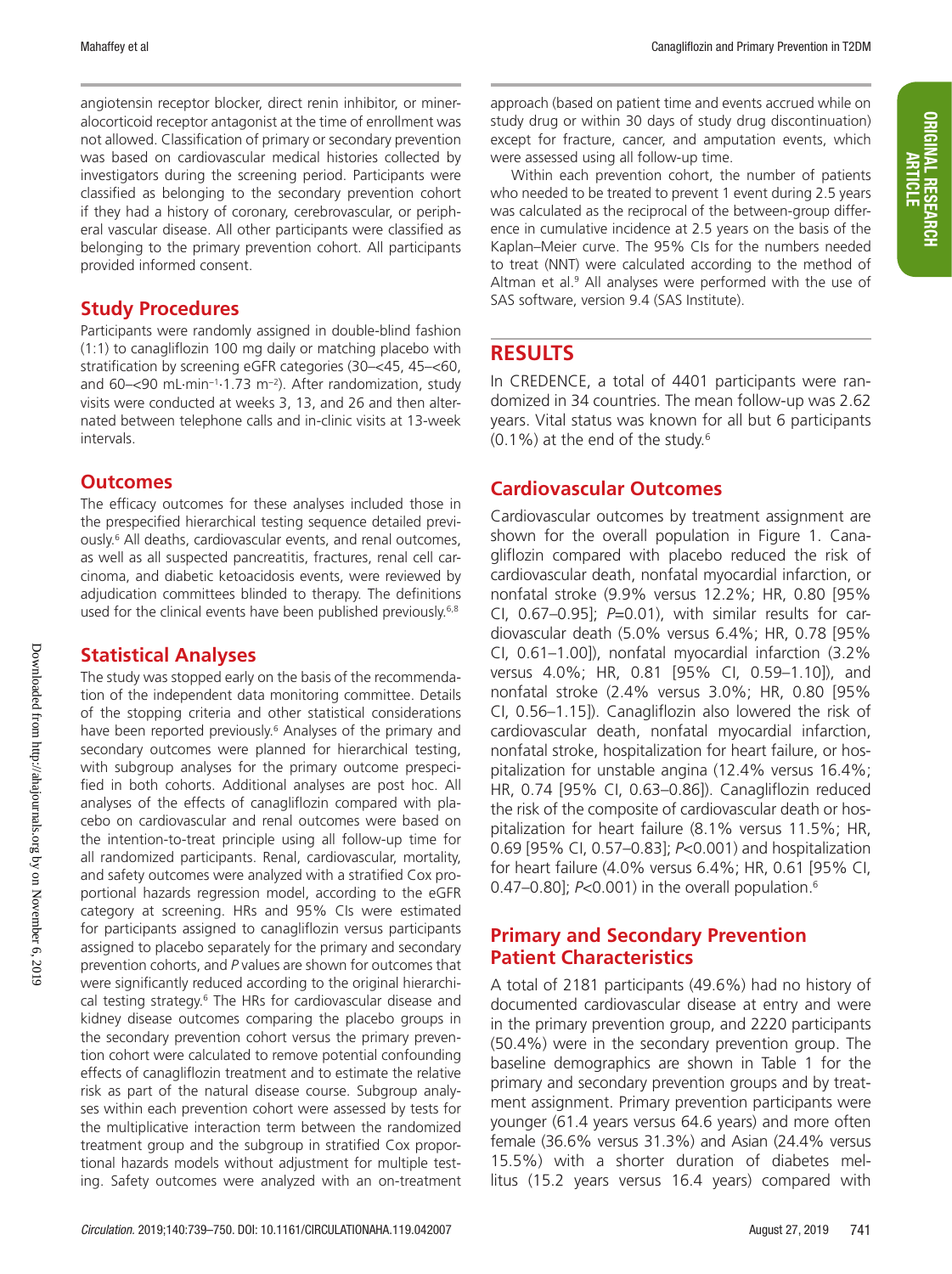ORIGINAL RESEARCH **ARTICLE** 

**ORIGINAL RESEARCH** 



**Figure 1. Effects of canagliflozin on cardiovascular outcomes in the overall population.**

**A**, Cardiovascular death, nonfatal myocardial infarction, or nonfatal stroke. **B**, Fatal or nonfatal myocardial infarction. **C**, Fatal or nonfatal stroke. **D**, Hospitalization for heart failure.

secondary prevention participants. Primary and secondary prevention participants had similar mean eGFR (56.8 mL·min−1·1.73 m−2 versus 55.5 mL·min−1·1.73 m−2) and median urine albumin:creatinine ratio (943 mg/g versus 903 mg/g).

# **Cardiovascular Outcomes by Primary and Secondary Prevention**

In placebo-treated patients, cardiovascular death or hospitalization for heart failure occurred more frequently in the secondary prevention group compared with the primary prevention group (15.1% versus 7.9%; HR, 1.95 [95% CI, 1.51–2.53]), as did major cardiovascular events (cardiovascular death, nonfatal myocardial infarction, or nonfatal stroke; 16.1% versus 8.3%; HR, 1.97 [95% CI, 1.53–2.54]).

The effects of the randomized treatment assignment on cardiovascular outcomes are shown for the primary and secondary prevention groups in Figures 2 and 3. Canagliflozin reduced major cardiovascular events, with a meaningful reduction in this outcome for the primary prevention group (HR, 0.68 [95% CI, 0.49–0.94]) that was consistent with the effect in the secondary prevention groups (HR, 0.85 [95% CI, 0.69–1.06]; *P* for interaction=0.25). Consistency in the effects was also

observed across all other cardiovascular end points for both the primary and secondary prevention groups (all *P* for interaction >0.10).

# **Renal Outcomes by Primary and Secondary Prevention**

In placebo-treated patients, the risk of the primary end point (composite of end-stage kidney disease, doubling serum creatinine, or renal or cardiovascular death) was comparable between the secondary prevention group and the primary prevention group (16.4% versus 14.5%; HR, 1.11 [95% CI, 0.89–1.37]). The effects of the randomized treatment assignment on renal outcomes are shown for the primary and secondary prevention groups in Figure 3. Canagliflozin reduced renal outcomes, with no evidence of heterogeneity in the primary and secondary prevention groups. All interaction *P* values were not significant.

# **Cardiovascular Outcomes Across Other Patient Subgroups**

Figure 4 shows the composite of cardiovascular death, nonfatal myocardial infarction, or nonfatal stroke in the overall population for subgroups defined by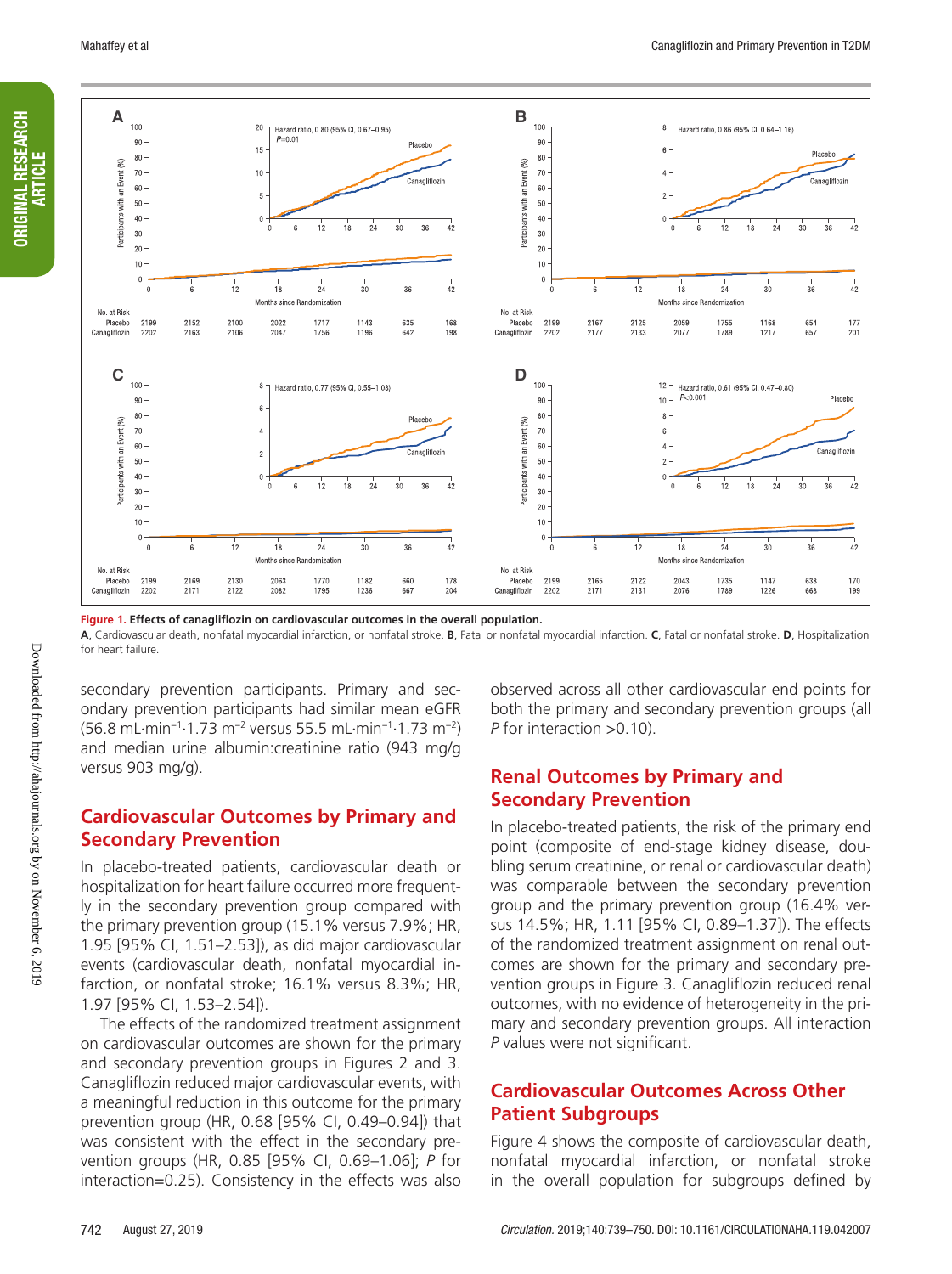ORIGINAL RESEARCH ORIGINAL RESEARCH<br>Article

#### **Table 1. Baseline Demographic and Disease Characteristics of Primary and Secondary Prevention Cohorts in CREDENCE\***

|                                         | <b>Primary Prevention</b>     |                               |                               | <b>Secondary Prevention</b>         |                               |                               |  |
|-----------------------------------------|-------------------------------|-------------------------------|-------------------------------|-------------------------------------|-------------------------------|-------------------------------|--|
| <b>Characteristic</b>                   | Canagliflozin<br>$(n=1089)$   | Placebo<br>$(n=1092)$         | <b>Total</b><br>$(n=2181)$    | Canagliflozin<br>$(n=1113)$         | Placebo<br>$(n=1107)$         | <b>Total</b><br>$(n=2220)$    |  |
| Age, y                                  | $61.1 \pm 9.7$                | $61.7 + 9.4$                  | $61.4 + 9.6$                  | $64.6 \pm 8.2$                      | $64.6 \pm 8.9$                | $64.6 \pm 8.6$                |  |
| Female sex, n (%)                       | 405 (37.2)                    | 394 (36.1)                    | 799 (36.6)                    | 357 (32.1)                          | 338 (30.5)                    | 695 (31.3)                    |  |
| Race, n (%)                             |                               |                               |                               |                                     |                               |                               |  |
| White                                   | 646 (59.3)                    | 640 (58.6)                    | 1286 (59.0)                   | 841 (75.6)                          | 804 (72.6)                    | 1645 (74.1)                   |  |
| Black or African American               | 58(5.3)                       | 63(5.8)                       | 121(5.5)                      | 54 (4.9)                            | 49(4.4)                       | 103(4.6)                      |  |
| Asian                                   | 265 (24.3)                    | 268 (24.5)                    | 533 (24.4)                    | 160 (14.4)                          | 184 (16.6)                    | 344 (15.5)                    |  |
| Other†‡                                 | 120(11.0)                     | 121(11.1)                     | 241 (11.0)                    | 58(5.2)                             | 70(6.3)                       | 128(5.8)                      |  |
| Region, n (%)                           |                               |                               |                               |                                     |                               |                               |  |
| North America                           | 325 (29.8)                    | 337 (30.9)                    | 662 (30.4)                    | 249 (22.4)                          | 271 (24.5)                    | 520 (23.4)                    |  |
| Central/South America                   | 235 (21.6)                    | 254 (23.3)                    | 489 (22.4)                    | 241 (21.7)                          | 211 (19.1)                    | 452 (20.4)                    |  |
| Europe                                  | 186 (17.1)                    | 177(16.2)                     | 363 (16.6)                    | 268 (24.1)                          | 233 (21.0)                    | 501 (22.6)                    |  |
| Rest of the world                       | 343 (31.5)                    | 324 (29.7)                    | 667 (30.6)                    | 355 (31.9)                          | 392 (35.4)                    | 747 (33.6)                    |  |
| Ethnicity, $n$ (%) $\pm$                |                               |                               |                               |                                     |                               |                               |  |
| Hispanic/Latino                         | 415 (38.1)                    | 430 (39.4)                    | 845 (38.7)                    | 302(27.1)                           | 276 (24.9)                    | 578 (26.0)                    |  |
| Not Hispanic/Latino                     | 639 (58.7)                    | 637 (58.3)                    | 1276 (58.5)                   | 797 (71.6)                          | 820 (74.1)                    | 1617 (72.8)                   |  |
| Not reported/unknown                    | 35(3.2)                       | 25(2.3)                       | 60(2.8)                       | 14(1.3)                             | 11(1.0)                       | 25(1.1)                       |  |
| Current smoker, n (%)                   | 172 (15.8)                    | 143(13.1)                     | 315 (14.4)                    | 169 (15.2)                          | 155 (14.0)                    | 324 (14.6)                    |  |
| History of hypertension, n (%)          | 1046 (96.1)                   | 1048 (96.0)                   | 2094 (96.0)                   | 1085 (97.5)                         | 1081 (97.7)                   | 2166 (97.6)                   |  |
| History of heart failure, n (%)         | 63(5.8)                       | 58 (5.3)                      | 121(5.5)                      | 266 (23.9)                          | 265 (23.9)                    | 531 (23.9)                    |  |
| History of myocardial infarction, n (%) | $\mathbf 0$                   | $\Omega$                      | $\circ$                       | 215(19.3)                           | 227 (20.5)                    | 442 (19.9)                    |  |
| History of stroke, n (%)                | $\mathbf 0$                   | $\Omega$                      | $\circ$                       | 225(20.2)                           | 233 (21.0)                    | 458 (20.6)                    |  |
| Duration of diabetes mellitus, y        | $14.8 + 8.4$                  | $15.5 \pm 8.4$                | $15.2 \pm 8.4$                | $16.3 + 8.9$                        | $16.5 \pm 8.7$                | $16.4 \pm 8.8$                |  |
| Drug therapy, n (%)                     |                               |                               |                               |                                     |                               |                               |  |
| Insulin                                 | 691 (63.5)                    | 681 (62.4)                    | 1372 (62.9)                   | 761 (68.4)                          | 751 (67.8)                    | 1512 (68.1)                   |  |
| Sulfonylurea                            | 309 (28.4)                    | 337 (30.9)                    | 646 (29.6)                    | 303 (27.2)                          | 319 (28.8)                    | 622(28.0)                     |  |
| Metformin                               | 670 (61.5)                    | 662 (60.6)                    | 1332 (61.1)                   | 606 (54.4)                          | 607 (54.8)                    | 1213 (54.6)                   |  |
| GLP-1 receptor agonist                  | 40(3.7)                       | 49 (4.5)                      | 89 (4.1)                      | 49(4.4)                             | 45(4.1)                       | 94(4.2)                       |  |
| DPP-4 inhibitor                         | 211 (19.4)                    | 211 (19.3)                    | 422 (19.3)                    | 167 (15.0)                          | 162 (14.6)                    | 329 (14.8)                    |  |
| Statin                                  | 708 (65.0)                    | 684 (62.6)                    | 1392 (63.8)                   | 830 (74.6)                          | 814 (73.5)                    | 1644 (74.1)                   |  |
| Antithrombotic§                         | 477 (43.8)                    | 453 (41.5)                    | 930 (42.6)                    | 864 (77.6)                          | 830 (75.0)                    | 1694 (76.3)                   |  |
| RAAS inhibitor                          | 1089 (100)                    | 1088 (99.6)                   | 2177 (99.8)                   | 1112 (99.9)                         | 1106 (99.9)                   | 2218 (99.9)                   |  |
| $\beta$ -blocker                        | 331 (30.4)                    | 316 (28.9)                    | 647 (29.7)                    | 552 (49.6)                          | 571 (51.6)                    | 1123 (50.6)                   |  |
| <b>Diuretic</b>                         | 458 (42.1)                    | 471 (43.1)                    | 929 (42.6)                    | 568 (51.0)                          | 560 (50.6)                    | 1128 (50.8)                   |  |
| Microvascular disease history, n (%)    |                               |                               |                               |                                     |                               |                               |  |
| Retinopathy                             | 407 (37.4)                    | 425 (38.9)                    | 832 (38.1)                    | 528 (47.4)                          | 522 (47.2)                    | 1050 (47.3)                   |  |
| Neuropathy                              | 430 (39.5)                    | 443 (40.6)                    | 873 (40.0)                    | 647 (58.1)                          | 627 (56.6)                    | 1274 (57.4)                   |  |
| History of amputation, n (%)            | $\mathbf{0}$                  | $\circ$                       | 0                             | 119(10.7)                           | 115(10.4)                     | 234 (10.5)                    |  |
| Body mass index, kg/m <sup>2</sup>      | $31.2 \pm 6.4$                | $31.0 \pm 6.3$                | $31.1 \pm 6.3$                | $31.6 \pm 6.0$                      | $31.6 \pm 6.1$                | $31.6 \pm 6.0$                |  |
| Systolic blood pressure, mm Hg          | 139.0±15.9                    | 139.8±15.9                    | 139.4±15.9                    | $140.6 \pm 15.2$                    | $140.5 \pm 15.4$              | $140.5 \pm 15.3$              |  |
| Diastolic blood pressure, mm Hg         | $79.0 + 9.2$                  | 78.5±9.5                      | 78.8±9.4                      | $77.5 \pm 9.4$                      | $78.2 + 9.3$                  | $77.8 + 9.3$                  |  |
| Glycated hemoglobin, %                  | $8.2 \pm 1.3$                 | $8.3 \pm 1.3$                 | $8.3 \pm 1.3$                 | $8.3 \pm 1.3$                       | $8.3 \pm 1.3$                 | $8.3 \pm 1.3$                 |  |
| Cholesterol, mg/dL (mmol/L)             |                               |                               |                               |                                     |                               |                               |  |
| Total                                   | 182.9±51.1<br>$(4.7 \pm 1.3)$ | 180.7±48.8<br>$(4.7 \pm 1.3)$ | 181.8±50.0<br>$(4.7 \pm 1.3)$ | $178.9 \pm 51.5$<br>$(4.6 \pm 1.3)$ | 178.9±50.6<br>$(4.6 \pm 1.3)$ | 178.9±51.1<br>$(4.6 \pm 1.3)$ |  |

(*Continued*)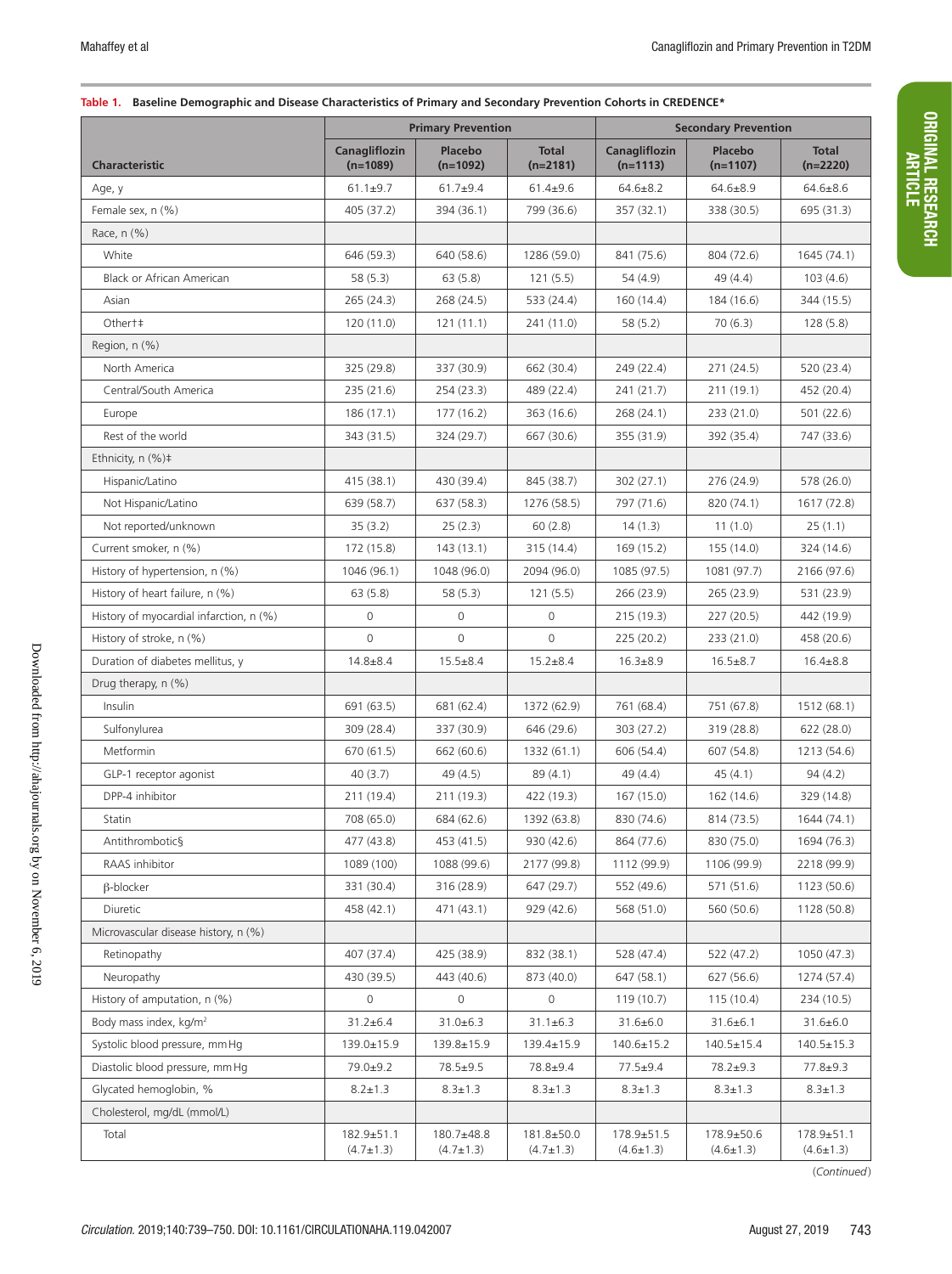#### **Table 1. Continued**

|                                                                                            | <b>Primary Prevention</b>        |                                      |                                  | <b>Secondary Prevention</b>        |                                  |                                    |  |
|--------------------------------------------------------------------------------------------|----------------------------------|--------------------------------------|----------------------------------|------------------------------------|----------------------------------|------------------------------------|--|
| <b>Characteristic</b>                                                                      | Canagliflozin<br>$(n=1089)$      | Placebo<br>$(n=1092)$                | <b>Total</b><br>$(n=2181)$       | <b>Canagliflozin</b><br>$(n=1113)$ | Placebo<br>$(n=1107)$            | <b>Total</b><br>$(n=2220)$         |  |
| Triglycerides                                                                              | 199.0±139.7<br>$(2.2 \pm 1.6)$   | $194.1 \pm 138.0$<br>$(2.2 \pm 1.6)$ | 196.6±138.8<br>$(2.2 \pm 1.6)$   | 198.5±141.4<br>$(2.2 \pm 1.6)$     | 199.9±157.5<br>$(2.3 \pm 1.8)$   | 199.2±149.6<br>$(2.2 \pm 1.7)$     |  |
| HDL cholesterol                                                                            | $45.2 + 15.0$<br>$(1.2 \pm 0.4)$ | $44.6 \pm 13.4$<br>$(1.2 \pm 0.3)$   | $44.9 + 14.3$<br>$(1.2 \pm 0.4)$ | $43.8 + 12.4$<br>$(1.1 \pm 0.3)$   | $44.3 + 12.7$<br>$(1.1 \pm 0.3)$ | $44.0 \pm 12.5$<br>$(1.1 \pm 0.3)$ |  |
| LDL cholesterol                                                                            | $98.2 + 43.2$<br>$(2.5 \pm 1.1)$ | $97.0 + 38.8$<br>$(2.5 \pm 1.0)$     | $97.6 + 41.0$<br>$(2.5 \pm 1.1)$ | $95.8 + 42.1$<br>$(2.5 \pm 1.1)$   | $94.9 + 41.0$<br>$(2.5 \pm 1.1)$ | $95.3 + 41.6$<br>$(2.5 \pm 1.1)$   |  |
| Ratio of LDL to HDL                                                                        | $2.3 \pm 1.2$                    | $2.3 \pm 1.1$                        | $2.3 \pm 1.1$                    | $2.3 \pm 1.1$                      | $2.2 \pm 1.0$                    | $2.3 \pm 1.0$                      |  |
| eGFR, mL·min <sup>-1</sup> -1.73 m <sup>-2</sup> ll                                        | $57.1 \pm 18.7$                  | $56.6 \pm 18.4$                      | $56.8 \pm 18.5$                  | $55.6 \pm 17.6$                    | $55.5 \pm 18.2$                  | $55.5 \pm 17.9$                    |  |
| eGFR ≥90 mL·min <sup>-1</sup> ·1.73 m <sup>-2</sup> . n (%)                                | 56(5.1)                          | 57(5.2)                              | 113(5.2)                         | 49(4.4)                            | 49(4.4)                          | 98(4.4)                            |  |
| eGFR $\geq 60 - \leq 90$ mL $\cdot$ min <sup>-1</sup> $\cdot$ 1.73 m <sup>-2</sup> , n (%) | 407 (37.4)                       | 392 (35.9)                           | 799 (36.6)                       | 381 (34.3)                         | 378 (34.1)                       | 759 (34.2)                         |  |
| eGFR ≥45-<60 mL·min <sup>-1</sup> -1.73 m <sup>-2</sup> , n (%)                            | 294 (27.0)                       | 321 (29.4)                           | 615(28.2)                        | 336 (30.2)                         | 315 (28.5)                       | 651 (29.3)                         |  |
| eGFR $\geq$ 30-<45 mL·min <sup>-1</sup> ·1.73 m <sup>-2</sup> , n (%)                      | 289 (26.5)                       | 277(25.4)                            | 566 (26.0)                       | 305(27.4)                          | 320 (28.9)                       | 625(28.2)                          |  |
| eGFR ≥15-<30 mL·min <sup>-1</sup> -1.73 m <sup>-2</sup> , n (%)                            | 43(3.9)                          | 45(4.1)                              | 88 (4.0)                         | 40(3.6)                            | 44(4.0)                          | 84 (3.8)                           |  |
| eGFR <15 mL·min <sup>-1</sup> -1.73 m <sup>-2</sup> , n (%)                                | $\mathbf{0}$                     | $\circ$                              | $\circ$                          | 1(0.1)                             | 1(0.1)                           | 2(0.1)                             |  |
| Median urine albumin: creatinine ratio<br>$(IQR)$ , mg/g                                   | 956 (446-1820)                   | 937 (456-1850)                       | 943 (450-1841)                   | 883 (477-1790)                     | 928 (493-1898)                   | 903 (484-1827)                     |  |
| Normoalbuminuria, n (%)¶                                                                   | 10(0.9)                          | 8(0.7)                               | 18(0.8)                          | 6(0.5)                             | 7(0.6)                           | 13(0.6)                            |  |
| Microalbuminuria, n (%)¶                                                                   | 124(11.4)                        | 134 (12.3)                           | 258 (11.8)                       | 127(11.4)                          | 111(10.0)                        | 238 (10.7)                         |  |
| Nonnephrotic-range macroalbuminuria,<br>$n (%)*$                                           | 841 (77.2)                       | 824 (75.5)                           | 1665 (76.3)                      | 861 (77.4)                         | 845 (76.3)                       | 1706 (76.8)                        |  |
| Nephrotic-range macroalbuminuria, n (%)**                                                  | 114(10.5)                        | 126(11.5)                            | 240 (11.0)                       | 119(10.7)                          | 144 (13.0)                       | 263(11.8)                          |  |

CREDENCE indicates Canagliflozin and Renal Events in Diabetes With Established Nephropathy Clinical Evaluation; DPP-4, dipeptidyl peptidase-4; eGFR, estimated glomerular filtration rate; GLP-1, glucagon-like peptide-1; HDL, high-density lipoprotein; IQR, interquartile range; LDL, low-density lipoprotein; and RAAS, renin angiotensin aldosterone system.

\*Plus-minus values are mean±SD.

†Includes American Indian or Alaska Native, Native Hawaiian or other Pacific Islander, multiple, other, unknown, and not reported.

‡Percentages may not total 100.0% because of rounding.

§Includes anticoagulation and antiplatelet agents, including aspirin.

‖Values for baseline eGFR categories calculated on the basis of n=2219 for the total secondary prevention cohort (1112 in the canagliflozin group and 1107 in the placebo group).

¶Eligibility was based on screening urine albumin:creatinine ratio >300 to ≤5000 mg/g.

#Nonnephrotic-range macroalbuminuria is defined as urine albumin:creatinine ratio >300 and ≤3000 mg/g.

\*\*Nephrotic-range macroalbuminuria is defined as urine albumin:creatinine ratio >3000 mg/g.

demographics, clinical history, and baseline laboratory values. The treatment effect with canagliflozin compared with placebo was consistent across subgroups, including across categories of renal function defined by eGFR and urine albumin:creatinine ratio. However, a borderline greater benefit was seen in people with a history of amputation compared with those without (*P* for interaction=0.06; all other interaction *P*>0.20).

# **Safety Outcomes**

Figure I in the online-only Data Supplement shows the results for adverse events, serious adverse events, and other adverse events of interest for the primary and secondary prevention groups. No difference in fracture risk with canagliflozin (HR, 0.98 [95% CI, 0.70–1.37]) compared with placebo was observed in the overall population.<sup>6</sup> Similar findings were seen in the primary and secondary prevention groups. Overall, no difference in amputation

events was observed with canagliflozin compared with placebo (HR, 1.11 [95% CI, 0.79–1.56]),<sup>6</sup> with no heterogeneity in the primary and secondary prevention groups.

# **Numbers Needed to Treat**

Table 2 shows the number of participants who needed to be treated for 2.5 years to prevent 1 event, with 95% CIs shown only when they do not include 0. The NNT for end-stage kidney disease, doubling of serum creatinine, or renal or cardiovascular death was 19 (95% CI, 12–40) in the primary and 26 (95% CI, 15–96) in the secondary prevention group. For cardiovascular death or hospitalization for heart failure, the NNT was 53 in the primary and 21 (95% CI, 13–47) in the secondary prevention group. For cardiovascular death, nonfatal myocardial infarction, or nonfatal stroke, the NNT was 36 (95% CI, 20–186) in the primary and 44 in the secondary prevention group.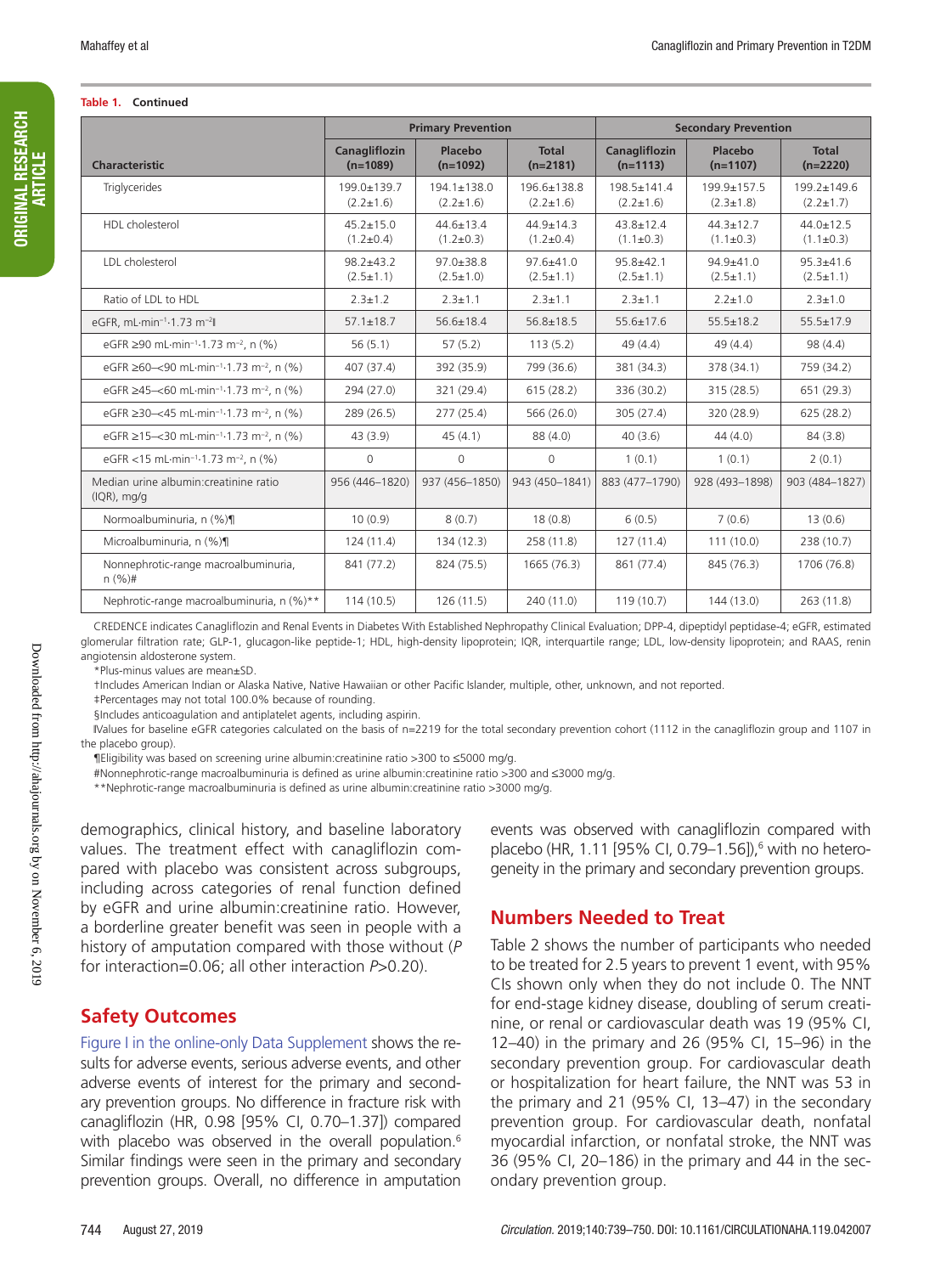

#### **Figure 2. Effects of canagliflozin on cardiovascular outcomes in the primary and secondary prevention cohorts.**

**A**, Cardiovascular death and hospitalization for heart failure. **B**, Cardiovascular death, nonfatal myocardial infarction, or nonfatal stroke.

# **DISCUSSION**

The CREDENCE trial studied participants with type 2 diabetes mellitus and established chronic kidney disease, of whom half did not have known cardiovascular disease at study entry. In contrast to previous studies that have suggested reductions in major cardiovascular events with SGLT2 inhibitors only in participants with existing cardiovascular disease,<sup>5</sup> canagliflozin reduced the risk of major cardiovascular events and renal outcomes in both the primary and secondary prevention groups. This finding suggests that canagliflozin can be effectively used for both primary and secondary prevention of major cardiovascular events in people with type 2 diabetes mellitus and chronic kidney disease and is the first antihyperglycemic drug to show benefit in a primary prevention group.

Three large cardiovascular outcomes studies have previously reported results in primary and secondary prevention groups,  $3,4,10-12$  and a systematic review of

all 3 trials has been published.<sup>5</sup> In those trials, the treatment benefit with SGLT2 inhibition compared with placebo in reducing cardiovascular outcomes was evident primarily in participants with established cardiovascular disease, with no benefit observed in those without known cardiovascular disease, although in the CANVAS Program (Canagliflozin Cardiovascular Assessment Study) there was no evidence of significant statistical heterogeneity in the treatment effect of canagliflozin compared with placebo in cardiovascular outcomes in primary and secondary prevention groups.12 In CREDENCE, a robust and consistent reduction in cardiovascular events and renal events was observed in both the primary and secondary prevention groups, suggesting that chronic kidney disease itself is a potent risk marker not only for cardiovascular events—the primary prevention group in CREDENCE was not at a low risk for cardiovascular events—but also for treatment benefit. The event rates for both cardiovascular and renal outcomes were generally similar or higher in CREDENCE than in the other trials as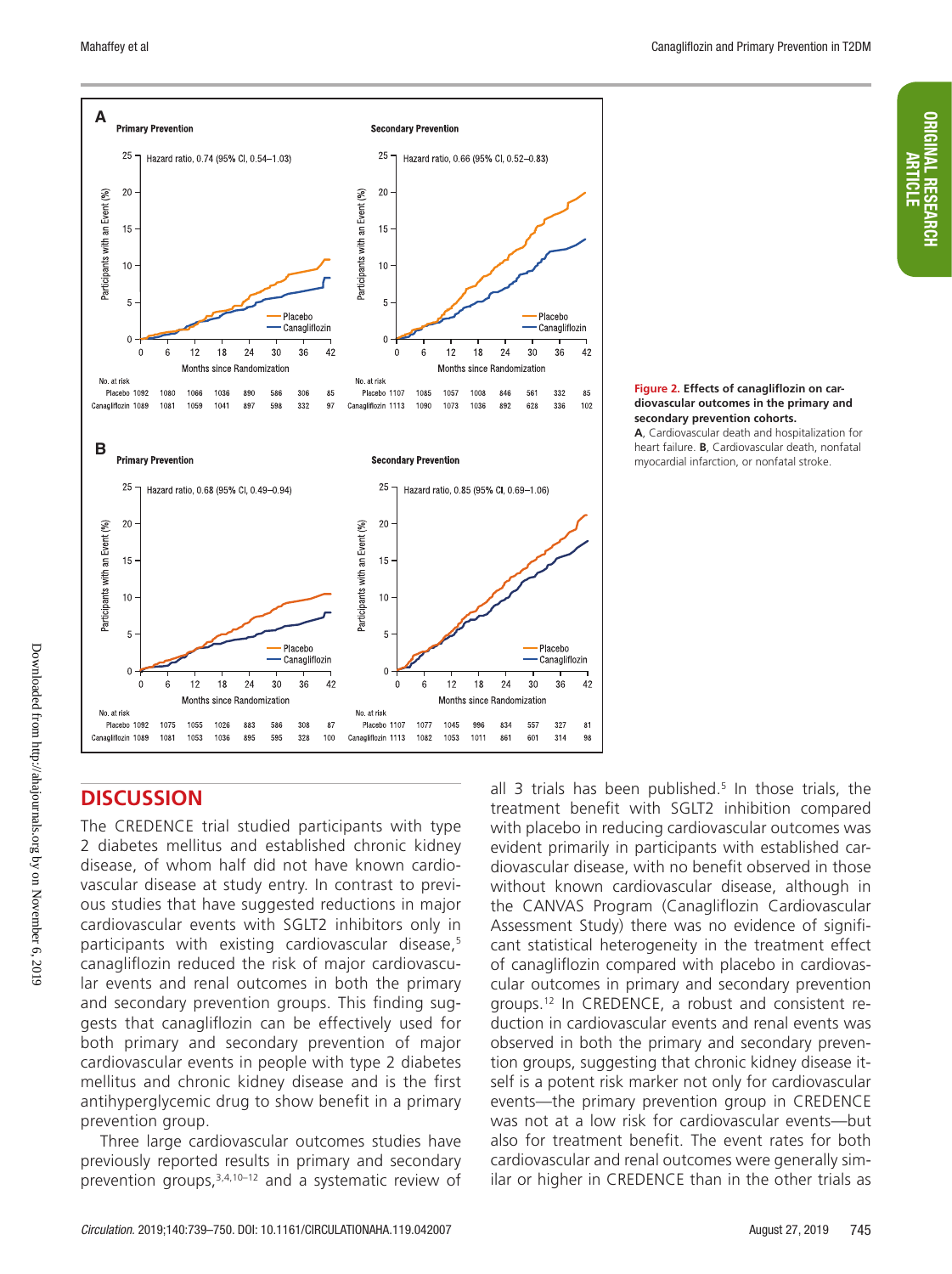|                                                                 |                      |                                 | n/N (%)                          | Participants with an event<br>per 1000 patient-years |              | □ Primary prevention ● Secondary prevention | ♦ Overall population*                      | Interaction |
|-----------------------------------------------------------------|----------------------|---------------------------------|----------------------------------|------------------------------------------------------|--------------|---------------------------------------------|--------------------------------------------|-------------|
|                                                                 |                      | Canagliflozin                   | Placebo                          | Canagliflozin                                        | Placebo      | Hazard ratio (95% CI)                       |                                            | P value     |
| Primary composite outcome <sup>1</sup>                          | Primary              | 111/1089 (10.2)                 | 158/1092 (14.5)                  | 39.5                                                 | 57.4         | ብ<br>-1                                     | $0.69(0.54 - 0.88)$                        | 0.91        |
|                                                                 | Secondary            | 134/1113 (12.0)                 | 182/1107 (16.4)                  | 46.8                                                 | 65.1         |                                             | $0.70(0.56 - 0.88)$                        |             |
|                                                                 | Total                | 245/2202 (11.1)                 | 340/2199 (15.5)                  | 43.2                                                 | 61.2         |                                             | $0.70(0.59 - 0.82)$                        |             |
| Doubling of serum creatinine                                    | Primary<br>Secondary | 68/1089 (6.2)<br>50/1113 (4.5)  | 108/1092 (9.9)<br>80/1107 (7.2)  | 24.1<br>17.4                                         | 39.1<br>28.5 | п                                           | $0.62(0.45 - 0.83)$<br>$0.59(0.42 - 0.85)$ | 0.86        |
|                                                                 | Total                | 118/2202 (5.4)                  | 188/2199 (8.5)                   | 20.7                                                 | 33.8         |                                             | $0.60(0.48 - 0.76)$                        |             |
| <b>ESKD</b>                                                     | Primary              | 65/1089 (6.0)                   | 93/1092 (8.5)                    | 23.0                                                 | 33.4         | Ð                                           | $0.69(0.51 - 0.95)$                        | 0.89        |
|                                                                 | Secondary            | 51/1113 (4.6)                   | 72/1107 (6.5)                    | 17.8                                                 | 25.5         |                                             | $0.67(0.47 - 0.96)$                        |             |
|                                                                 | Total                | 116/2202 (5.3)                  | 165/2199 (7.5)                   | 20.4                                                 | 29.4         |                                             | $0.68(0.54 - 0.86)$                        |             |
| eGFR <15 mL · min <sup>-1</sup> · 1.73m <sup>-2</sup>           | Primary              | 47/1089 (4.3)                   | 73/1092 (6.7)                    | 16.6                                                 | 26.1         |                                             | $0.64(0.44 - 0.92)$                        | 0.65        |
|                                                                 | Secondary            | 31/1113 (2.8)                   | 52/1107 (4.7)                    | 10.7                                                 | 18.4         |                                             | $0.56(0.36 - 0.87)$                        |             |
|                                                                 | Total                | 78/2202 (3.5)                   | 125/2199 (5.7)                   | 13.6                                                 | 22.2         |                                             | $0.60(0.45 - 0.80)$                        |             |
| Dialysis initiated or kidney transplantation                    | Primary              | 37/1089 (3.4)                   | 55/1092 (5.0)                    | 13.0<br>13.5                                         | 19.5<br>15.9 | п                                           | $0.68(0.45 - 1.03)$                        | 0.49        |
|                                                                 | Secondary<br>Total   | 39/1113 (3.5)<br>76/2202 (3.5)  | 45/1107 (4.1)<br>100/2199 (4.5)  | 13.3                                                 | 17.7         |                                             | $0.83(0.54 - 1.27)$<br>$0.74(0.55 - 1.00)$ |             |
| Renal death                                                     | Primary              | 1/1089(0.1)                     | 4/1092(0.4)                      | 0.3                                                  | 1.4          |                                             | $\rightarrow$                              |             |
|                                                                 | Secondary            | 1/1113(0.1)                     | 1/1107(0.1)                      | 0.3                                                  | 0.3          |                                             | $\mathrel{\rightharpoonup}$                |             |
|                                                                 | Total                | 2/2002(0.1)                     | 5/2199(0.2)                      | 0.3                                                  | 0.9          |                                             | $\rightarrow$                              |             |
| Cardiovascular death                                            | Primary              | 35/1089 (3.2)                   | 47/1092 (4.3)                    | 12.2                                                 | 16.4         | ⊕                                           | $0.75(0.48 - 1.16)$                        | 0.86        |
|                                                                 | Secondary            | 75/1113 (6.7)                   | 93/1107 (8.4)                    | 25.7                                                 | 32.4         |                                             | $0.79(0.58 - 1.07)$                        |             |
|                                                                 | Total                | 110/2202 (5.0)                  | 140/2199 (6.4)                   | 19.0                                                 | 24.4         |                                             | $0.78(0.61 - 1.00)$                        |             |
| <b>Secondary outcomes</b>                                       |                      |                                 |                                  |                                                      |              |                                             |                                            |             |
| Cardiovascular death or hospitalization for                     | Primary              | 64/1089 (5.9)                   | 86/1092 (7.9)                    | 22.7                                                 | 30.7         |                                             | $0.74(0.54 - 1.03)$                        | 0.57        |
| heart failure                                                   | Secondary            | 115/1113 (10.3)                 | 167/1107 (15.1)                  | 40.2                                                 | 60.3         |                                             | $0.66(0.52 - 0.83)$                        |             |
| Cardiovascular death, nonfatal myocardial                       | Total<br>Primary     | 179/2202 (8.1)<br>62/1089 (5.7) | 253/2199 (11.5)<br>91/1092 (8.3) | 31.5<br>22.0                                         | 45.4<br>32.7 |                                             | $0.69(0.57 - 0.83)$<br>$0.68(0.49 - 0.94)$ | 0.25        |
| infarction, or nonfatal stroke                                  | Secondary            | 155/1113 (13.9)                 | 178/1107 (16.1)                  | 55.6                                                 | 65.0         |                                             | $0.85(0.69 - 1.06)$                        |             |
|                                                                 | Total                | 217/2202 (9.9)                  | 269/2199 (12.2)                  | 38.7                                                 | 48.7         |                                             | $0.80(0.67 - 0.95)$                        |             |
| Hospitalization for heart failure                               | Primary              | 30/1089(2.8)                    | 49/1092 (4.5)                    | 10.6                                                 | 17.5         |                                             | $0.61(0.39 - 0.96)$                        | 0.98        |
|                                                                 | Secondary            | 59/1113 (5.3)                   | 92/1107 (8.3)                    | 20.6                                                 | 33.2         |                                             | $0.61(0.44 - 0.85)$                        |             |
|                                                                 | Total                | 89/2202 (4.0)                   | 141/2199 (6.4)                   | 15.7                                                 | 25.3         |                                             | $0.61(0.47 - 0.80)$                        |             |
| ESKD, doubling of serum creatinine, or renal death              | Primary              | 84/1089 (7.7)                   | 122/1092 (11.2)                  | 29.9                                                 | 44.3         |                                             | $0.68(0.51 - 0.89)$                        | 0.81        |
|                                                                 | Secondary            | 69/1113 (6.2)                   | 102/1107 (9.2)                   | 24.1                                                 | 36.5         |                                             | $0.64(0.47 - 0.87)$                        |             |
|                                                                 | Total                | 153/2202 (6.9)                  | 224/2199 (10.2)                  | 27.0                                                 | 40.4         |                                             | $0.66(0.53 - 0.81)$                        |             |
| All-cause mortality                                             | Primary              | 60/1089 (5.5)<br>108/1113 (9.7) | 68/1092 (6.2)<br>133/1107 (12.0) | 20.9<br>37.0                                         | 23.7<br>46.3 | Ð                                           | $0.89(0.63 - 1.26)$<br>$0.79(0.61 - 1.02)$ | 0.61        |
|                                                                 | Secondary<br>Total   | 168/2202 (7.6)                  | 201/2199 (9.1)                   | 29.0                                                 | 35.0         |                                             | $0.83(0.68 - 1.02)$                        |             |
| Cardiovascular composite <sup>5</sup>                           | Primary              | 86/1089 (7.9)                   | 126/1092 (11.5)                  | 30.9                                                 | 46.0         | ብ                                           | $0.68(0.51 - 0.89)$                        | 0.47        |
|                                                                 | Secondary            | 187/1113 (16.8)                 | 235/1107 (21.2)                  | 68.1                                                 | 88.6         | $\bullet$ $\dashv$                          | $0.76(0.63 - 0.93)$                        |             |
|                                                                 | Total                | 273/2202 (12.4)                 | 361/2199 (16.4)                  | 49.4                                                 | 66.9         |                                             | $0.74(0.63 - 0.86)$                        |             |
| ESKD, renal death, or cardiovascular death                      | Primary              | 93/1089 (8.5)                   | 129/1092 (11.8)                  | 33.0                                                 | 46.3         | п                                           | $0.72(0.55 - 0.93)$                        | 0.88        |
|                                                                 | Secondary            | 121/1113 (10.9)                 | 158/1107 (14.3)                  | 42.1                                                 | 56.0         |                                             | $0.73(0.58 - 0.93)$                        |             |
|                                                                 | Total                | 214/2202 (9.7)                  | 287/2199 (13.1)                  | 37.6                                                 | 51.2         |                                             | $0.73(0.61 - 0.87)$                        |             |
| Dialysis, kidney transplantation, or renal death                | Primary              | 38/1089 (3.5)                   | 59/1092 (5.4)                    | 13.4                                                 | 21.0         |                                             | $0.65(0.43 - 0.97)$                        | 0.39        |
|                                                                 | Secondary            | 40/1113 (3.6)                   | 46/1107 (4.2)                    | 13.9                                                 | 16.2         |                                             | $0.83(0.54 - 1.27)$                        |             |
|                                                                 | Total                | 78/2202 (3.5)                   | 105/2199 (4.8)                   | 13.6                                                 | 18.6         |                                             | $0.72(0.54 - 0.97)$                        |             |
| Other cardiovascular outcomes<br>Nonfatal myocardial infarction | Primary              | 16/1089 (1.5)                   | 28/1092 (2.6)                    | 5.6                                                  | 9.9          |                                             | $0.58(0.31 - 1.07)$                        | 0.20        |
|                                                                 | Secondary            | 55/1113 (4.9)                   | 59/1107 (5.3)                    | 19.4                                                 | 21.1         |                                             | $0.91(0.63 - 1.32)$                        |             |
|                                                                 | Total                | 71/2202 (3.2)                   | 87/2199 (4.0)                    | 12.5                                                 | 15.5         |                                             | $0.81(0.59 - 1.10)$                        |             |
| Nonfatal stroke                                                 | Primary              | 14/1089 (1.3)                   | 26/1092 (2.4)                    | 4.9                                                  | 9.2          |                                             | $0.54(0.28 - 1.03)$                        | 0.14        |
|                                                                 | Secondary            | 39/1113 (3.5)                   | 40/1107 (3.6)                    | 13.6                                                 | 14.2         |                                             | $0.97(0.62 - 1.50)$                        |             |
|                                                                 | Total                | 53/2202 (2.4)                   | 66/2199 (3.0)                    | 9.3                                                  | 11.7         |                                             | $0.80(0.56 - 1.15)$                        |             |
| Fatal/nonfatal myocardial infarction                            | Primary              | 20/1089 (1.8)                   | 29/1092 (2.7)                    | 7.0                                                  | 10.3         |                                             | $0.70(0.39 - 1.23)$                        | 0.37        |
|                                                                 | Secondary            | 63/1113 (5.7)                   | 66/1107 (6.0)                    | 22.2                                                 | 23.6         |                                             | $0.93(0.66 - 1.32)$                        |             |
|                                                                 | Total                | 83/2202 (3.8)                   | 95/2199 (4.3)                    | 14.6                                                 | 16.9         |                                             | $0.86(0.64 - 1.16)$                        |             |
| Fatal/nonfatal stroke                                           | Primary<br>Secondary | 18/1089 (1.7)<br>44/1113 (4.0)  | 30/1092 (2.7)<br>50/1107 (4.5)   | 6.3<br>15.4                                          | 10.7<br>17.7 |                                             | $0.60(0.34 - 1.08)$<br>$0.87(0.58 - 1.31)$ | 0.31        |
|                                                                 | Total                | 62/2202 (2.8)                   | 80/2199 (3.6)                    | 10.9                                                 | 14.2         |                                             | $0.77(0.55 - 1.08)$                        |             |
|                                                                 |                      |                                 |                                  |                                                      |              |                                             |                                            |             |
|                                                                 |                      |                                 |                                  |                                                      |              |                                             |                                            |             |
|                                                                 |                      |                                 |                                  |                                                      |              | 0.25<br>0.50<br>1.0<br>2.0                  | 4.0                                        |             |
|                                                                 |                      |                                 |                                  |                                                      |              |                                             |                                            |             |
|                                                                 |                      |                                 |                                  |                                                      |              | Favors Canagliflozin Favors Placebo         |                                            |             |
|                                                                 |                      |                                 |                                  |                                                      |              |                                             |                                            |             |

**Figure 3. Effects of canagliflozin on renal and cardiovascular outcomes in the secondary and primary prevention cohorts.**

eGFR indicates estimated glomerular filtration rate; and ESKD, end-stage kidney disease. \*Diamonds represent the result of a single analysis of the full cohort. †The primary composite outcome included ESKD, doubling of serum creatinine, or renal or cardiovascular death. ‡Hazard ratios and 95% CIs were calculated for outcomes with >10 events. §The cardiovascular composite outcome included cardiovascular death, nonfatal myocardial infarction, nonfatal stroke, hospitalization for heart failure, or hospitalization for unstable angina. IExploratory outcome.

expected because 50% had known cardiovascular disease and 60% had eGFR <60 mL·min−1·1.73 m−2. This high baseline risk may explain, in part, the benefits in the primary prevention group seen in CREDENCE compared with the other studies.

Canagliflozin reduced major cardiovascular outcomes with consistency across the cardiovascular composites and individual component outcomes. This is similar to the findings of the CANVAS Program4 and suggests that clinicians can expect consistent reductions in the individual components of the composite major cardiovascular events outcome when using canagliflozin across broad patient populations defined by

clinical characteristics, extent of diabetes mellitus, and renal function.

The CREDENCE population was at higher risk for cardiovascular events compared with previous SGLT2 inhibitor trials, $3,4,11$  given the targeted enrollment of participants with type 2 diabetes mellitus with established chronic kidney disease. As shown previously,<sup>5</sup> the absolute and relative treatment effects of canagliflozin and other SGLT2 inhibitors were more robust for hospitalization for heart failure compared with atherosclerotic events, and these effects were consistent regardless of the presence or absence of preexisting cardiovascular disease across all completed studies,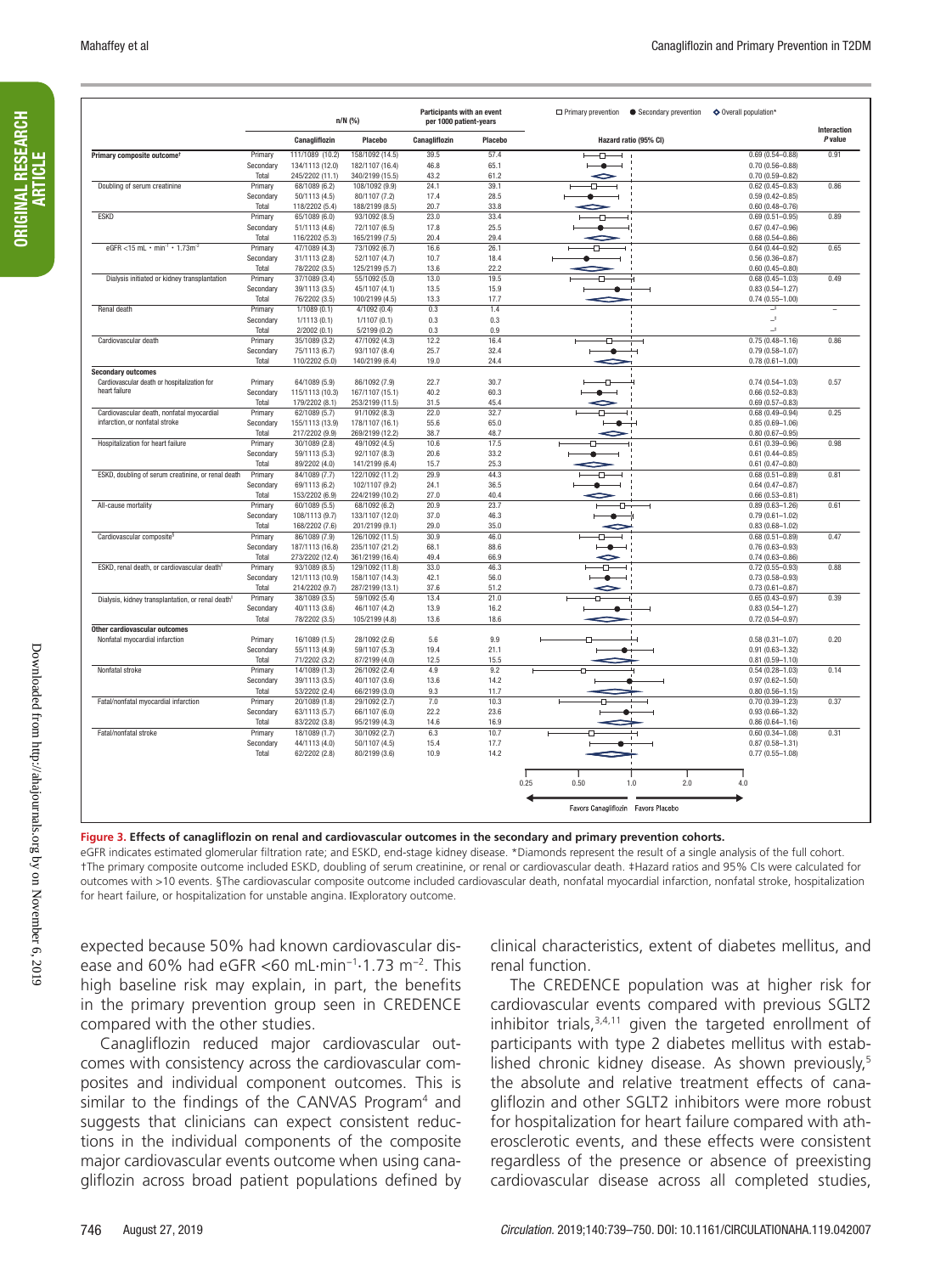ORIGINAL RESEARCH ARTICLE

**ORIGINAL RESEARCH** 

|                                                                    | Participants with an event<br>$n/N$ (%)<br>per 1000 patient-years |                 |               |         |                                        |                     |                        |
|--------------------------------------------------------------------|-------------------------------------------------------------------|-----------------|---------------|---------|----------------------------------------|---------------------|------------------------|
|                                                                    | Canagliflozin                                                     | Placebo         | Canagliflozin | Placebo | Hazard ratio (95% CI)                  |                     | Interaction<br>P value |
| All participants                                                   | 217/2202 (9.9)                                                    | 269/2199 (12.2) | 38.7          | 48.7    | $-\bullet$                             | $0.80(0.67 - 0.95)$ |                        |
| Sex                                                                |                                                                   |                 |               |         |                                        |                     | 0.52                   |
| Male                                                               | 145/1440 (10.1)                                                   | 190/1467 (13.0) | 39.2          | 51.5    |                                        | $0.76(0.61 - 0.94)$ |                        |
| Female                                                             | 72/762 (9.4)                                                      | 79/732 (10.8)   | 37.7          | 42.9    |                                        | $0.87(0.63 - 1.20)$ |                        |
| Age                                                                |                                                                   |                 |               |         |                                        |                     | 0.39                   |
| <65 years                                                          | 97/1193 (8.1)                                                     | 126/1151 (10.9) | 32.2          | 43.8    |                                        | $0.73(0.56 - 0.96)$ |                        |
| $\geq 65$ years                                                    | 120/1009 (11.9)                                                   | 143/1048 (13.6) | 46.3          | 53.9    |                                        | $0.85(0.67 - 1.09)$ |                        |
| Race                                                               |                                                                   |                 |               |         |                                        |                     | 0.66                   |
| White                                                              | 149/1487 (10.0)                                                   | 184/1444 (12.7) | 38.5          | 50.0    |                                        | $0.77(0.62 - 0.95)$ |                        |
| <b>Black or African American</b>                                   | 16/112 (14.3)                                                     | 18/112 (16.1)   | 54.0          | 62.2    |                                        | $0.84(0.42 - 1.67)$ |                        |
| Asian                                                              | 36/425 (8.5)                                                      | 52/452 (11.5)   | 34.9          | 47.6    |                                        | $0.75(0.49 - 1.14)$ |                        |
| Other                                                              | 16/178 (9.0)                                                      | 15/191 (7.9)    | 38.8          | 32.5    |                                        | $1.20(0.59 - 2.43)$ |                        |
| Ethnicity                                                          |                                                                   |                 |               |         |                                        |                     | 0.15                   |
| Hispanic or Latino                                                 | 54/717 (7.5)                                                      | 86/706 (12.2)   | 30.4          | 50.2    |                                        | $0.61(0.43 - 0.85)$ |                        |
| Not Hispanic or Latino                                             | 160/1436 (11.1)                                                   | 179/1457 (12.3) | 43.1          | 48.0    | -0                                     | $0.89(0.72 - 1.11)$ |                        |
| Not reported/unknown                                               | 3/49(6.1)                                                         | 4/36(11.1)      | 26.2          | 46.7    |                                        | $-^*$               |                        |
| Region                                                             |                                                                   |                 |               |         |                                        |                     | 0.18                   |
| North America                                                      | 71/574 (12.4)                                                     | 74/608 (12.2)   | 47.0          | 46.1    |                                        | $1.00(0.72 - 1.39)$ |                        |
| Central/South America                                              | 36/476 (7.6)                                                      | 60/465 (12.9)   | 31.4          | 55.6    |                                        | $0.58(0.38 - 0.87)$ |                        |
| Europe                                                             | 47/454 (10.4)                                                     | 49/410 (12.0)   | 38.3          | 45.3    |                                        | $0.83(0.56 - 1.24)$ |                        |
| Rest of world                                                      | 63/698 (9.0)                                                      | 86/716 (12.0)   | 36.6          | 48.9    |                                        | $0.75(0.55 - 1.05)$ |                        |
| Diabetes history ≥median                                           |                                                                   |                 |               |         |                                        |                     | 0.95                   |
| Yes                                                                | 122/1140 (10.7)                                                   | 157/1189 (13.2) | 41.6          | 52.4    |                                        | $0.79(0.62 - 1.00)$ |                        |
| No                                                                 | 95/1062 (8.9)                                                     | 112/1010 (11.1) | 35.5          | 44.3    |                                        | $0.81(0.61 - 1.06)$ |                        |
| History of CV disease                                              |                                                                   |                 |               |         |                                        |                     | 0.25                   |
| Yes                                                                | 155/1113 (13.9)                                                   | 178/1107 (16.1) | 55.6          | 65.0    |                                        | $0.85(0.69 - 1.06)$ |                        |
| No                                                                 | 62/1089 (5.7)                                                     | 91/1092 (8.3)   | 22.0          | 32.7    |                                        | $0.68(0.49 - 0.94)$ |                        |
| <b>Baseline BMI</b>                                                |                                                                   |                 |               |         |                                        |                     | 0.47                   |
| $<$ 30 kg/m <sup>2</sup>                                           | 96/998 (9.6)                                                      | 117/1028 (11.4) | 38.7          | 45.9    |                                        | $0.84(0.64 - 1.11)$ |                        |
| $\geq$ 30 kg/m <sup>2</sup>                                        | 119/1198 (9.9)                                                    | 151/1168 (12.9) | 38.2          | 50.8    |                                        | $0.75(0.59 - 0.95)$ |                        |
| Baseline HbA1c                                                     |                                                                   |                 |               |         |                                        |                     | 0.60                   |
| $< 8\%$                                                            | 85/1027 (8.3)                                                     | 100/1029 (9.7)  | 31.9          | 38.0    |                                        | $0.84(0.63 - 1.12)$ |                        |
| $>8\%$                                                             | 131/1174 (11.2)                                                   | 168/1169 (14.4) | 44.5          | 58.1    |                                        |                     |                        |
| Screening eGFR strata                                              |                                                                   |                 |               |         |                                        | $0.76(0.61 - 0.96)$ | 0.74                   |
|                                                                    |                                                                   |                 |               |         |                                        |                     |                        |
| 30 to <45 mL $\cdot$ min <sup>-1</sup> $\cdot$ 1.73m <sup>-2</sup> | 78/657 (11.9)                                                     | 100/656 (15.2)  | 47.2          | 61.7    |                                        | $0.77(0.57 - 1.03)$ |                        |
| 45 to <60 mL $\cdot$ min <sup>-1</sup> $\cdot$ 1.73m <sup>-2</sup> | 60/640 (9.4)                                                      | 79/639 (12.4)   | 36.5          | 49.1    |                                        | $0.74(0.53 - 1.04)$ |                        |
| 60 to <90 mL $\cdot$ min <sup>-1</sup> $\cdot$ 1.73m <sup>-2</sup> | 79/905 (8.7)                                                      | 90/904 (10.0)   | 34.2          | 39.2    |                                        | $0.88(0.65 - 1.19)$ |                        |
| <b>Baseline eGFR</b>                                               |                                                                   |                 |               |         |                                        |                     | 0.49                   |
| <45 mL $\cdot$ min <sup>-1</sup> $\cdot$ 1.73m <sup>-2</sup>       | 79/678 (11.7)                                                     | 111/687 (16.2)  | 46.4          | 66.2    |                                        | $0.70(0.52 - 0.93)$ |                        |
| 45 to <60 mL $\cdot$ min <sup>-1</sup> $\cdot$ 1.73m <sup>-2</sup> | 61/630 (9.7)                                                      | 75/636 (11.8)   | 37.9          | 46.0    |                                        | $0.83(0.59 - 1.17)$ |                        |
| ≥60 mL $\cdot$ min <sup>-1</sup> $\cdot$ 1.73m <sup>-2</sup>       | 77/893 (8.6)                                                      | 83/876 (9.5)    | 33.6          | 37.4    |                                        | $0.90(0.66 - 1.23)$ |                        |
| <b>Baseline UACR</b>                                               |                                                                   |                 |               |         |                                        |                     | 0.77                   |
| $\leq$ 1000 mg/g                                                   | 100/1185 (8.4)                                                    | 119/1163 (10.2) | 32.6          | 39.9    |                                        | $0.82(0.63 - 1.07)$ |                        |
| $>1000$ mg/g                                                       | 117/1017 (11.5)                                                   | 150/1036 (14.5) | 46.1          | 59.0    |                                        | $0.78(0.61 - 0.99)$ |                        |
| Baseline systolic BP                                               |                                                                   |                 |               |         |                                        |                     | 0.29                   |
| $\leq$ median                                                      | 102/1205 (8.5)                                                    | 136/1189 (11.4) | 32.8          | 45.5    |                                        | $0.73(0.56 - 0.94)$ |                        |
| >median                                                            | 115/997 (11.5)                                                    | 133/1010 (13.2) | 46.0          | 52.4    |                                        | $0.88(0.68 - 1.13)$ |                        |
| History of amputation                                              |                                                                   |                 |               |         |                                        |                     | 0.06                   |
| Yes                                                                | 16/119 (13.4)                                                     | 31/115 (27.0)   | 54.3          | 115.5   |                                        | $0.49(0.27 - 0.90)$ |                        |
| No                                                                 | 201/2083 (9.6)                                                    | 238/2084 (11.4) | 37.8          | 45.3    |                                        | $0.84(0.70 - 1.01)$ |                        |
| History of heart failure                                           |                                                                   |                 |               |         |                                        |                     | 0.36                   |
| Yes                                                                | 51/329 (15.5)                                                     | 52/323 (16.1)   | 62.1          | 65.1    |                                        | $0.91(0.62 - 1.34)$ |                        |
| No                                                                 | 166/1873 (8.9)                                                    | 217/1876 (11.6) | 34.7          | 45.9    |                                        | $0.76(0.62 - 0.93)$ |                        |
|                                                                    |                                                                   |                 |               |         |                                        |                     |                        |
|                                                                    |                                                                   |                 |               |         | $\frac{1}{0.25}$<br>2.0<br>0.50<br>1.0 | 4.0                 |                        |
|                                                                    |                                                                   |                 |               |         |                                        |                     |                        |
|                                                                    |                                                                   |                 |               |         | Favors Canagliflozin Favors Placebo    |                     |                        |

**Figure 4. Effects of canagliflozin vs placebo on cardiovascular death, nonfatal myocardial infarction, or nonfatal stroke across patient subgroups.** BMI indicates body mass index; BP, blood pressure; CV, cardiovascular; eGFR, estimated glomerular filtration rate; HbA1c, glycated hemoglobin; and UACR, urine albumin:creatinine ratio. \*Hazard ratios and 95% CIs were calculated for outcomes with >10 events.

including the present trial. Several mechanisms have been proposed to explain the effect of SGLT2 inhibitors on hospitalization for heart failure, including a natriuretic effect, improvement in blood pressure, lower weight, improved glucose levels, and altered myocardial energy metabolism.<sup>13</sup> Further study is needed to better understand the mechanisms or to clarify the

relative contribution of the effects on intermediaries and the impact on clinical outcomes.

These results have important clinical implications. First, clinicians considering treatment for cardiovascular and renal protection of patients like those enrolled in CREDENCE should do so regardless of whether there is known cardiovascular disease and can expect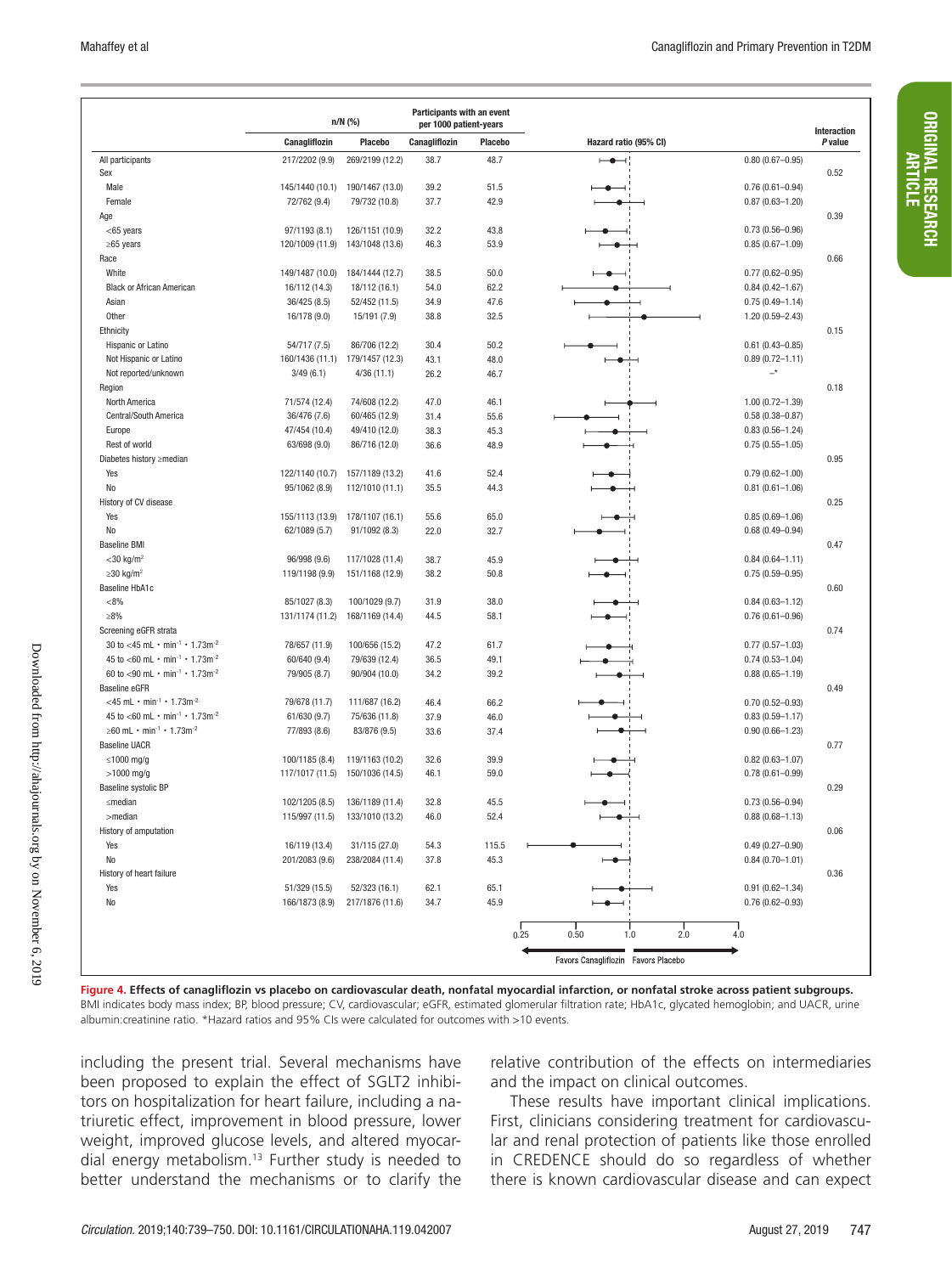# **ORIGINAL RESEARCH** ORIGINAL RESEARCH ARTICLE

#### **Table 2. NNT for the Primary Composite Outcome and Select Cardiovascular Outcomes in the Primary and Secondary Prevention Cohorts and Overall Population**

|                                                                                                   | NNT for 2.5 y (95% CI)       |                                |                |  |  |  |
|---------------------------------------------------------------------------------------------------|------------------------------|--------------------------------|----------------|--|--|--|
|                                                                                                   | Primary<br><b>Prevention</b> | Secondary<br><b>Prevention</b> | <b>Overall</b> |  |  |  |
| End-stage kidney disease,<br>doubling of serum<br>creatinine, or renal or<br>cardiovascular death | 19 (12-40)                   | 26 (15-96)                     | $22(15-38)$    |  |  |  |
| Cardiovascular death or<br>hospitalization for heart<br>failure                                   | 53*                          | $21(13-47)$                    | $29(20-61)$    |  |  |  |
| Cardiovascular death,<br>nonfatal myocardial<br>infarction, or nonfatal stroke                    | 36 (20-186)                  | $44*$                          | $40(23 - 165)$ |  |  |  |

NNT indicates number needed to treat.

\*The 95% CI for NNT is not provided when the 95% CI for absolute risk reduction at 2.5 years includes 0.

protection against major cardiovascular events even in those without preexisting cardiovascular disease. The NNT for cardiovascular outcomes ranged from 29 to 40 in the overall population, 36 to 53 in the primary prevention group, and 21 to 44 in the secondary prevention group. Second, canagliflozin is currently approved by the US Food and Drug Administration and other regulatory agencies for the prevention of cardiovascular outcomes in patients with eGFR >45 mL·min<sup>-1</sup>·1.73 m<sup>-2</sup>. Data from the CREDENCE trial, the first study of SGLT2 inhibitors dedicated to evaluate renal outcomes specifically in patients with diabetes mellitus with albuminuric nephropathy, support the initiation of canagliflozin in patients with eGFR as low as 30 mL·min−1·1.73 m−2 and continuation until renal replacement therapy is initiated or side effects occur, which was the approach used in CREDENCE. The data also suggest benefit in patients with glycated hemoglobin as low as 6.5%, which is below the American Diabetes Association recommended target of 7.0% for most patients.14 These robust results in CREDENCE were observed with an overall safety profile consistent with known side effects of canagliflozin and no significant difference in fractures or amputations.

These analyses have several limitations. The trial was not designed with adequate statistical power to evaluate outcomes in subgroups defined by known cardiovascular disease or in further subgroups defined by level of renal function. Although baseline characteristics were representative of the typical patient with type 2 diabetes mellitus and chronic kidney disease, the cardiovascular history was provided by site investigators after a review of available medical records or participant interviews; no formal assessment of cardiovascular disease was performed in participants at baseline. Some participants in the primary prevention group may have had cardiovascular disease that was not clinically evident.

In participants with type 2 diabetes mellitus and chronic kidney disease, canagliflozin reduced major cardiovascular events and renal outcomes across a broad spectrum of subgroups, including those without cardiovascular disease at baseline.

#### **ARTICLE INFORMATION**

Received May 28, 2019; accepted June 12, 2019.

Continuing medical education (CME) credit is available for this article. Go to http://cme.ahajournals.org to take the quiz.

The online-only Data Supplement, podcast, and transcript are available with this article at https://www.ahajournals.org/doi/suppl/10.1161/circulationaha. 119.042007.

#### **Authors**

Kenneth W. Mahaffey, MD; Meg J. Jardine, MBBS, PhD; Severine Bompoint, BSc(stats); Christopher P. Cannon, MD; Bruce Neal, MB ChB, PhD; Hiddo J.L. Heerspink, PharmD, PhD; David M. Charytan, MD, MSc; Robert Edwards, MPH; Rajiv Agarwal, MD; George Bakris, MD; Scott Bull, PharmD; George Capuano, PhD; Dick de Zeeuw, MD, PhD; Tom Greene, PhD; Adeera Levin, MD; Carol Pollock, MBBS, PhD; Tao Sun, PhD; David C. Wheeler, MD; Yshai Yavin, MB ChB; Hong Zhang, MD, PhD; Bernard Zinman, MD; Norman Rosenthal, MD; Barry M. Brenner, MD; Vlado Perkovic, MBBS, PhD; On behalf of the CREDENCE Study Investigators.\*

\*A complete list of investigators is provided in the online-only Data Supplement.

#### **Correspondence**

Kenneth W. Mahaffey, MD, Stanford Center for Clinical Research, Department of Medicine, Stanford University School of Medicine, 300 Pasteur Dr, Grant S-102, Stanford, CA 94305. Email [kenneth.mahaffey@stanford.edu](mailto:kenneth.mahaffey@stanford.edu)

#### **Affiliations**

Stanford Center for Clinical Research, Department of Medicine, Stanford University School of Medicine, CA (K.W.M.). George Institute for Global Health, University of New South Wales, Sydney, Australia (M.J.J., S.B., B.N., H.J.L.H., V.P.). Concord Repatriation General Hospital, Sydney, Australia (M.J.J.). Cardiovascular Division, Brigham & Women's Hospital, Boston, MA (C.P.C.). Charles Perkins Centre, University of Sydney, Australia (B.N.). Imperial College London, UK (B.N.). Department of Clinical Pharmacy and Pharmacology, University of Groningen, University Medical Center Groningen, The Netherlands (H.J.L.H., D.d.Z.). Nephrology Division, NYU School of Medicine and NYU Langone Medical Center, New York (D.M.C.). Baim Institute for Clinical Research, Boston, MA (D.M.C., C.P.C., B.M.B.). Janssen Research & Development, LLC, Raritan, NJ (R.E., S.B., G.C., T.S., Y.Y., N.R.). Indiana University School of Medicine and VA Medical Center, Indianapolis (R.A.). Department of Medicine, University of Chicago Medicine, IL (G.B.). Division of Biostatistics, Department of Population Health Sciences, University of Utah, Salt Lake City (T.G.). Division of Nephrology, University of British Columbia, Vancouver, Canada (A.L.). Kolling Institute of Medical Research, Sydney Medical School, University of Sydney, Royal North Shore Hospital, St. Leonards, NSW, Australia (C.P.). Department of Renal Medicine, UCL Medical School, London, UK (D.C.W.). Renal Division of Peking University First Hospital, Beijing, China (H.Z.). Lunenfeld-Tanenbaum Research Institute, Mt. Sinai Hospital, University of Toronto, ON, Canada (B.Z.). Renal Division and Department of Medicine, Brigham and Women's Hospital, Harvard Medical School, Boston, MA (B.M.B.). Royal North Shore Hospital, Sydney, Australia (V.P.).

#### **Acknowledgments**

The authors thank all participants, investigators, and trial teams for their participation in the trial and the following people for their contributions to the statistical monitoring and analyses and the protocol development, safety monitoring, and operational implementation over the duration of the trial: Maria Ali, Jim Baldassarre, Dainius Balis, William Canovatchel, Jun Chen, Pei-Ling Chu, Trokon Cooke, Jag Craig, Jacki Danyluk, Mehul Desai, Lyndal Hones, Alan Jenkins, Mary Kavalam, Cha-Chi Lo, Xinchao Luo, Gary Meininger, Rich Oh, Rose Qiu, Nicole Schmitt, Danielle Siebenkaess, Roger Simpson, Anna Temu, Payal Thakkar, Michele Wells, and Renata Yong. The Steering Committee designed the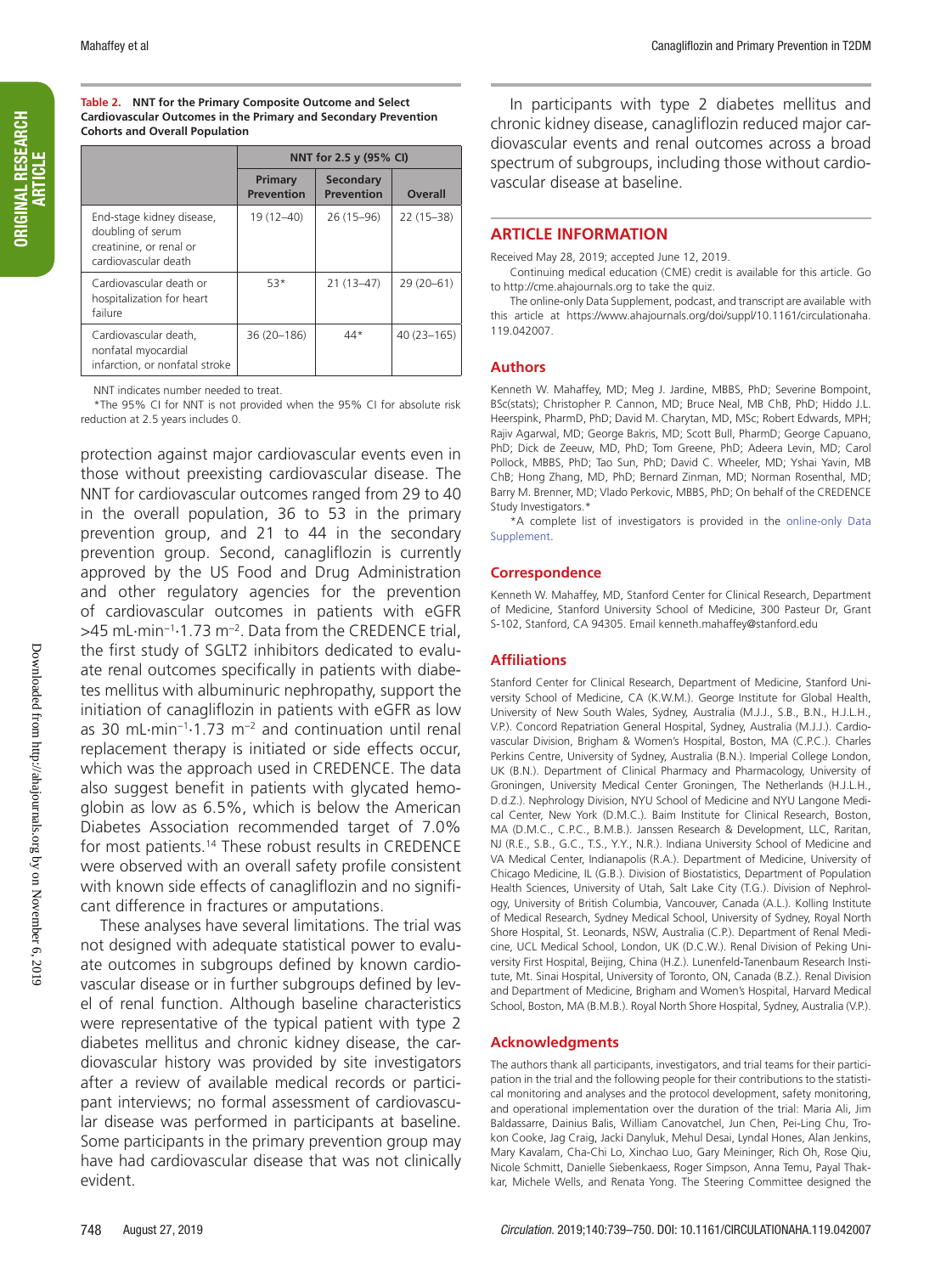study in conjunction with the sponsor. Dr Mahaffey wrote the first draft of the paper, had full access to the study design information, and had final responsibility for the decision to submit for publication. All authors provided input into subsequent drafts and approved the final version for submission. Editorial assistance for manuscript preparation was provided by Alaina Mitsch, PhD, and Kimberly Dittmar, PhD, of MedErgy, and was funded by Janssen Global Services, LLC. All authors reviewed and approved the manuscript.

#### **Sources of Funding**

This study is sponsored by Janssen Research & Development, LLC, which funded the trial. The sponsor was involved in the study design, the writing of the report, and the decision to submit the article for publication. Canagliflozin has been developed by Janssen Research & Development, LLC, in collaboration with Mitsubishi Tanabe Pharma Corporation.

#### **Disclosures**

All of the authors received research support and consulting fees from Janssen in relation to their roles on the Steering Committee of the CREDENCE trial. Dr Mahaffey has received research support from Afferent, Amgen, Apple, Inc, AstraZeneca, Cardiva Medical, Inc, Daiichi, Ferring, Google (Verily), Johnson & Johnson, Luitpold, Medtronic, Merck, National Institutes of Health, Novartis, Sanofi, St. Jude, and Tenax. Dr Mahaffey also has served as a consultant (speaker fees for continuing medical education events only) for Abbott, Ablynx, AstraZeneca, Baim Institute, Boehringer Ingelheim, Bristol-Myers Squibb, Elsevier, GlaxoSmithKline, Johnson & Johnson, MedErgy, Medscape, Mitsubishi, Myokardia, National Institutes of Health, Novartis, Novo Nordisk, Portola, Radiometer, Regeneron, Springer Publishing, and University of California, San Francisco. Dr Jardine is supported by a Medical Research Future Fund Next Generation Clinical Researchers Program Career Development Fellowship; is responsible for research projects that have received unrestricted funding from Gambro, Baxter, CSL, Amgen, Eli Lilly, and Merck; has served on advisory boards sponsored by Akebia, Baxter, Boehringer Ingelheim, and Vifor; and has spoken at scientific meetings sponsored by Janssen, Amgen, and Roche, with any consultancy, honoraria, or travel support paid to her institution. Dr Neal is supported by an Australian National Health and Medical Research Council Principal Research Fellowship; holds a research grant for this study from Janssen; and has held research grants for other large-scale cardiovascular outcome trials from Roche, Servier, and Merck Schering Plough. His institution has received consultancy, honoraria, or travel support for contributions he has made to advisory boards or the continuing medical education programs of Abbott, Janssen, Novartis, Pfizer, Roche, and Servier. S. Bompoint is a full-time employee of the George Institute for Global Health. Dr Heerspink has served as a consultant for Abbvie, Astellas, AstraZeneca, Boehringer Ingelheim, Fresenius, Gilead, Janssen, Merck, and Mitsubishi-Tanabe and has received grant support from Abbvie, AstraZeneca, Boehringer Ingelheim, and Janssen. Dr Charytan has received fees paid by Janssen Pharmaceuticals to the Baim Institute for data monitoring committee work on CREDENCE trial Steering Committee and as scientific lead; he received salary support from the Baim Institute for this work through October 2018. After that time, he received consulting fees from Baim. He is also a consultant for Amgen, Medtronic/Covidien, Zoll, Fresenius, Daiichi Sankyo, Douglas and London, and Eli Lilly; has served on Data Safety and Monitoring boards for AstraZeneca and Allena Pharmaceuticals; and has served on a CEC for Merck and PLC Medical. R. Edwards, Dr Bull, Dr Capuano, Dr Sun, Dr Yavin, and Dr Rosenthal are fulltime employees of Janssen Research & Development, LLC. Dr Agarwal has received research funding from GlaxoSmithKline; has received personal fees from Akebia, Bayer, Johnson & Johnson, Boehringer Ingelheim, Takeda, Daiichi Sankyo, Amgen, AstraZeneca, Sanofi, Celgene, Reata, Relypsa, GlaxoSmithKline, Gilead, ER Squibb and Sons, Fresenius, Ironwood Pharmaceuticals, Otsuka, Opko, and Eli Lilly; and has served as associate editor of the *American Journal of Nephrology* and *Nephrology Dialysis Transplantation* and as an author on UpToDate. Dr Bakris has received research funding paid to the University of Chicago for serving as principal investigator on national clinical trials for Bayer, Janssen, AbbVie, Novo Nordisk, Takeda, and CVRX; has served as a consultant for Merck, Relypsa, Boehringer Ingelheim, Takeda, Nxstage Medical, Sanofi, Daiichi Sankyo, AbbVie, Pfizer, Eli Lilly, Novo Nordisk, and AstraZeneca; has served on a Steering Committee for Vascular Dynamics; and has served as editor of the *American Journal of Nephrology* and *Nephrology*, as editor-in-chief of UpToDate, as Nephrology and Hypertension Section editor of UpToDate, and as associate editor of *Diabetes Care*, *Hypertension Research*, and *Nephrology Dialysis Transplantation*. Dr Cannon has received research grants from Amgen, Boehringer Ingelheim, Bristol-Myers Squibb, Daiichi Sankyo, Merck, Janssen, and Takeda, as well as consulting fees from Aegerion, Alnylam, Amarin,

Amgen, AstraZeneca, Boehringer Ingelheim, Bristol-Myers Squibb, Corvidia, GlaxoSmithKline, Innovent, Eisai, Eli Lilly, Kowa, Merck, Pfizer, Regeneron, and Sanofi. Dr de Zeeuw has served on advisory boards or as a speaker for Bayer, Boehringer Ingelheim, Fresenius, Mundipharma, and Mitsubishi-Tanabe; has served on Steering Committees or as a speaker for AbbVie and Janssen; and has served on Data Safety and Monitoring Committees for Bayer. Dr Greene has received consulting fees from Janssen, Durect, and Pfizer. Dr Levin serves as a scientific advisor to Boehringer Ingelheim, AstraZeneca, and National Institute of Diabetes and Digestive and Kidney Diseases; is on the Data Safety Monitoring Board for the National Institute of Diabetes and Digestive and Kidney Diseases, and Kidney Precision Medicine; is on the University of Washington Kidney Research Institute Scientific Advisory Committee; and is funded by Canadian Institute of Health Research and Kidney Foundation of Canada. She has received fees for time as CREDENCE national coordinator from Janssen, directed to her academic team. Dr Pollock has received honoraria for serving on advisory boards and as a speaker for Merck Sharpe and Dohme, AstraZeneca, and Boehringer Ingelheim/Eli Lilly. Dr Wheeler has received consultancy fees from Amgen, AstraZeneca, Bayer, Boehringer Ingelheim, GlaxoSmithKline, Janssen, Mitsubishi, Mundipharma, Napp, Ono Pharma, and Vifor Fresenius. Dr Zhang has received consulting fees from Janssen. Dr Zinman has served as a consultant for and received honoraria from AstraZeneca, Boehringer Ingelheim, Eli Lilly, Merck Sharp and Dohme, Novo Nordisk, and Sanofi and has received grant support from Boehringer Ingelheim, Novo Nordisk, and AstraZeneca. Dr Brenner has no pertinent disclosures aside from his involvement in this trial. Dr Perkovic has received fees for advisory boards, Steering Committee roles, or scientific presentations from Abbvie, Astellas, AstraZeneca, Bayer, Baxter, Bristol-Myers Squibb, Boehringer Ingelheim, Dimerix, Durect, Eli Lilly, Gilead, GlaxoSmithKline, Janssen, Merck, Mitsubishi Tanabe, Novartis, Novo Nordisk, Pfizer, Pharmalink, Relypsa, Retrophin, Sanofi, Servier, Vifor, and Tricida.

#### **REFERENCES**

- 1. van der Velde M, Matsushita K, Coresh J, Astor BC, Woodward M, Levey A, de Jong P, Gansevoort RT, van der Velde M, Matsushita K, et al; Chronic Kidney Disease Prognosis Consortium. Lower estimated glomerular filtration rate and higher albuminuria are associated with all-cause and cardiovascular mortality: a collaborative meta-analysis of high-risk population cohorts. *Kidney Int.* 2011;79:1341–1352. doi: 10.1038/ki.2010.536
- 2. Wiviott SD, Raz I, Bonaca MP, Mosenzon O, Kato ET, Cahn A, Silverman MG, Zelniker TA, Kuder JF, Murphy SA, et al; DECLARE–TIMI 58 Investigators. Dapagliflozin and cardiovascular outcomes in type 2 diabetes. *N Engl J Med.* 2019;380:347–357. doi: 10.1056/NEJMoa1812389
- 3. Zinman B, Wanner C, Lachin JM, Fitchett D, Bluhmki E, Hantel S, Mattheus M, Devins T, Johansen OE, Woerle HJ, et al; EMPA-REG OUT-COME Investigators. Empagliflozin, cardiovascular outcomes, and mortality in type 2 diabetes. *N Engl J Med.* 2015;373:2117–2128. doi: 10.1056/NEJMoa1504720
- 4. Neal B, Perkovic V, Mahaffey KW, de Zeeuw D, Fulcher G, Erondu N, Shaw W, Law G, Desai M, Matthews DR; CANVAS Program Collaborative Group. Canagliflozin and cardiovascular and renal events in type 2 diabetes. *N Engl J Med.* 2017;377:644–657. doi: 10.1056/NEJMoa1611925
- 5. Zelniker TA, Wiviott SD, Raz I, Im K, Goodrich EL, Bonaca MP, Mosenzon O, Kato ET, Cahn A, Furtado RHM, et al. SGLT2 inhibitors for primary and secondary prevention of cardiovascular and renal outcomes in type 2 diabetes: a systematic review and meta-analysis of cardiovascular outcome trials. *Lancet.* 2019;393:31–39. doi: 10.1016/S0140-6736(18)32590-X
- 6. Perkovic V, Jardine MJ, Neal B, Bompoint S, Heerspink HJL, Charytan DM, Edwards R, Agarwal R, Bakris G, Bull S, et al; CREDENCE Trial Investigators. Canagliflozin and renal outcomes in type 2 diabetes and nephropathy. *N Engl J Med.* 2019;380:2295–2306. doi: 10.1056/NEJMoa1811744
- 7. Tonelli M, Muntner P, Lloyd A, Manns BJ, Klarenbach S, Pannu N, James MT, Hemmelgarn BR; Alberta Kidney Disease Network. Risk of coronary events in people with chronic kidney disease compared with those with diabetes: a population-level cohort study. *Lancet.* 2012;380:807–814. doi: 10.1016/S0140-6736(12)60572-8
- 8. Jardine MJ, Mahaffey KW, Neal B, Agarwal R, Bakris GL, Brenner BM, Bull S, Cannon CP, Charytan DM, de Zeeuw D, et al; CREDENCE Study Investigators. The Canagliflozin and Renal Endpoints in Diabetes with Established Nephropathy Clinical Evaluation (CREDENCE) study rationale, design, and baseline characteristics. *Am J Nephrol.* 2017;46:462–472. doi: 10.1159/000484633
- 9. Altman DG. Confidence intervals for the number needed to treat. *BMJ.* 1998;317:1309–1312. doi: 10.1136/bmj.317.7168.1309